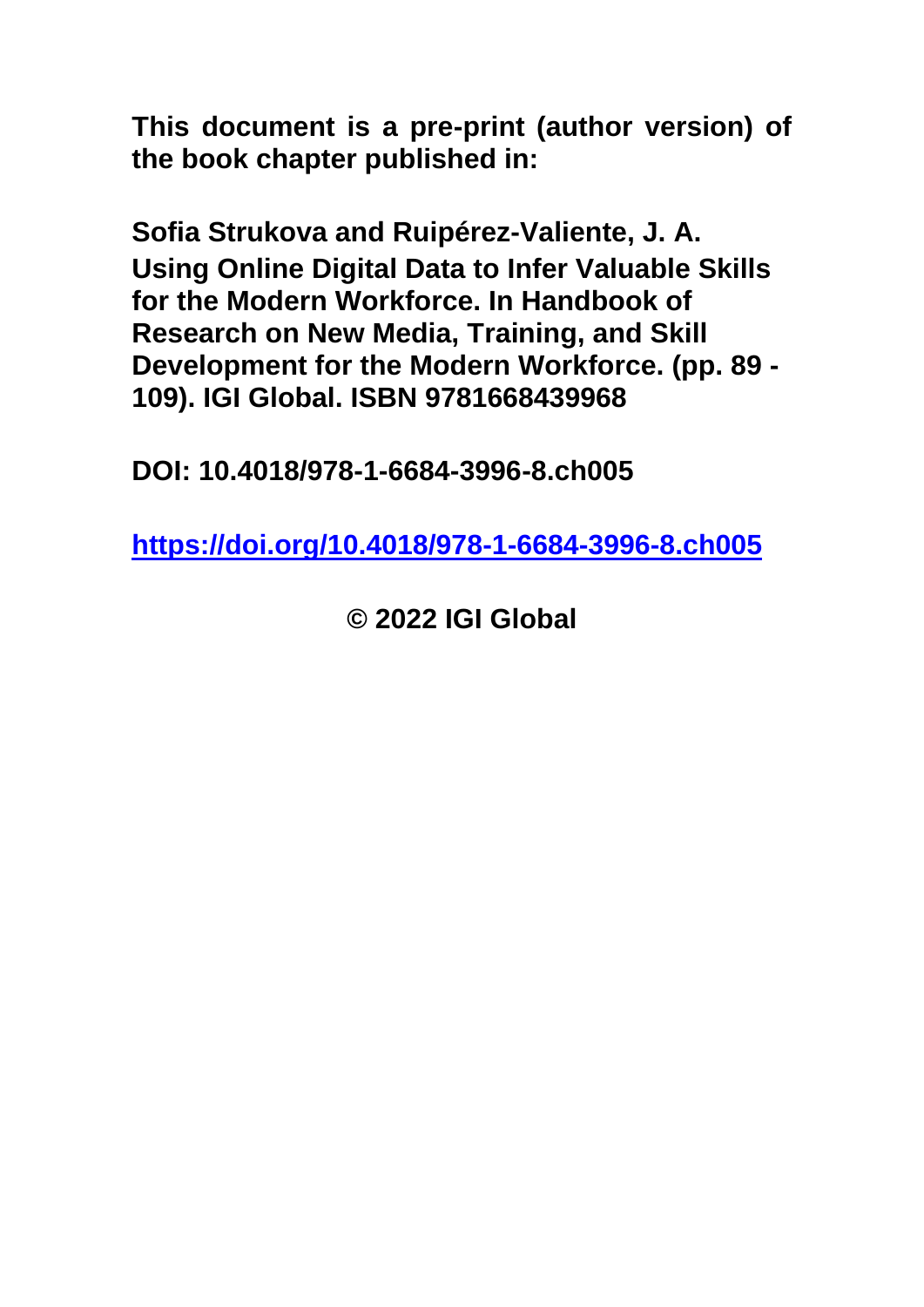# Using Online Digital Data to Infer Valuable Skills for the Modern **Workforce**

Sofia Strukova and José A. Ruipérez-Valiente *University of Murcia, Spain*

# **ABSTRACT**

*This chapter uncovers the opportunities that online media portals like content sharing and consumption sites or photography sites have for informal learning. The authors explored online portals that can provide evidence of evaluating, inferring, measuring skills, and/or contributing to the development of competencies and capabilities of the 21st century with two case studies. The first one is focused on identifying data science topical experts across the Reddit community. The second one uses online Flickr data to apply a model on the photographs to rate them as aesthetically attractive and technically sound, which can serve as a base for measuring the photography capabilities of Flickr users. The presented results can serve as a base to replicate these methodologies to infer other competencies and capabilities across online portals. This novel approach can be an effective alternative evaluation of key 21st century skills for the modern workforce with multiple applications.*

Keywords: Computational Social Science, Data-Driven Evaluation, Data Science, Expert Identification, Reddit, Flickr, Competencies, Capabilities, Informal Learning

### **INTRODUCTION**

Every day there are more people that strongly believe that a significant proportion of learning, both intentional and unintentional, is happening online due to two different reasons: the ever-growing popularity of internet usage by all segments of the population and the appereance of more and more socio-political, climate and health emergencies like COVID, that are demanding remote work and education modalities. According to the UNESCO report regarding the impact of COVID-19 on education (UNESCO, 2021), almost half of the world's students are still affected by partial or complete school closures. In this sense, the education and training stakeholders have to adapt to students' new needs and abilities by creating modern training techniques and providing flexible and personalized educational approaches. Moreover, the pandemic has caused traumatic circumstances to many people, making it harder for learners under duress to focus on learning (Carter et al., 2020). One of the solutions to this problem is to create easy-to-access, engaging, online educational opportunities, including resources like electronic books, recorded lectures, quizzes, podcasts, discussion forums, or interviews.

Due to this context, many universities around the world are integrating online learning into their courses, starting from formal and structured learning management systems (LMSs), such as Moodle<sup>1</sup> or Sakai<sup>2</sup>, to informal social networking sites (SNSs), such as Facebook<sup>3</sup> or Flickr<sup>4</sup> (Ulla & Perales, 2021), among many others. Nowadays, the use of these environments is becoming more common as it can help improve the missing social aspects of remote learning in order to avoid disrupting the system when climate, health,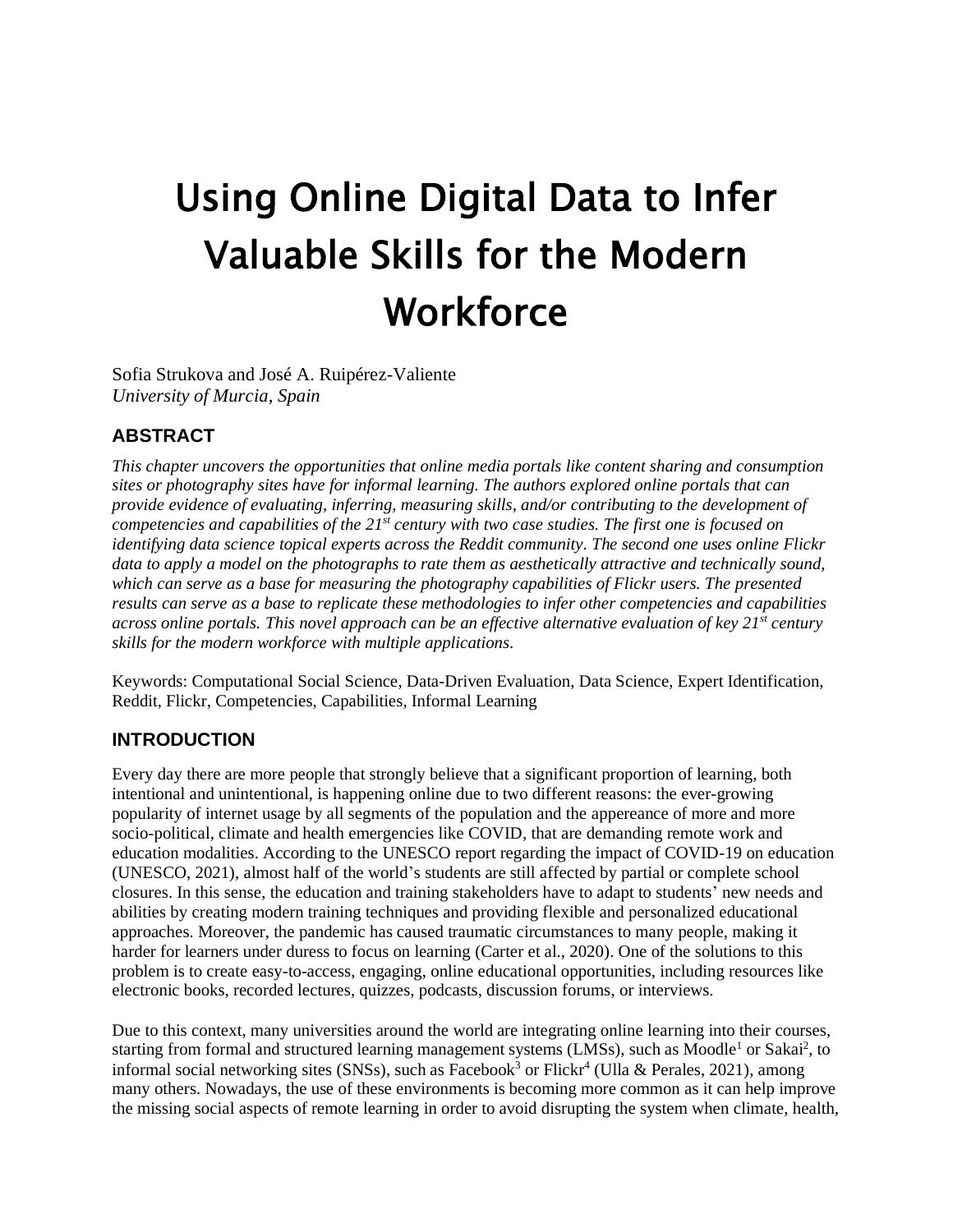and socio-political crises emerge. However, LMSs do not provide the functionality to facilitate engaging ways to interact with peers or exchange feedback. On the other hand, with the use of SNSs, students can present themselves, articulate their thoughts to their social networks, develop or preserve connections with peers and share information, knowledge, and artifacts within a community. Moreover, SNSs promote the creation of shared interest groups that make users feel a sense of community engagement (McCarthy, 2017).

Therefore, if research thus far has proved that students benefit from learning methods that involve the use of SNSs as part of their curriculum (Shih, 2012), could users learn in these and similar sites without being part of a formal educational program? In this chapter, the researchers will focus their attention on a trending and controversial issue of particular importance related to the informal learning happening across various online portals capable of holding evidence of users' competencies and capabilities of different nature. The authors will discuss the opportunities that digital media online provide to evaluate and generate feedback on learners' skills. The conclusions of this study, in return, will help to discuss the affordances of new online media to infer 21st-century skills and how the modern workforce can benefit from these approaches.

Thus, the objectives of this chapter are as follows:

- 1. To explore online portals that can provide evidence of accessing, inferring, measuring skills, and/or contributing to the development of competencies and capabilities of the 21st century.
- 2. To analyze if it is possible to identify topical experts across the Reddit<sup>5</sup> community by examining comments of the selected subreddit.
- 3. To predict which images a typical user would rate aesthetically attractive and technically good in Flickr, which will serve as a base for measuring the photography capabilities of Flickr users.

The remainder of this chapter is structured as follows. First, the researchers will focus on reviewing related works of this study that have explored online portals, which have already shown evidence of inferring users' competencies and capabilities of different nature. Next, the authors will describe two case studies that they have performed: a case study on data science competencies in Reddit and a case study focused on measuring photography capabilities through image quality and aesthetics in Flickr. Then, the researchers will present a detailed section discussing the possibilities that some online portals have to enhance education and learning, as well as depicting potential applications of the data from online digital media to evaluate and provide feedback on 21st-century skills. Finally, the authors will draw their conclusions and future research directions.

# **BACKGROUND**

An ever-changing society and technology require a disruptive transformation of the 21st workforce in terms of the needs and capabilities to adapt to. Now more than ever, society needs to re-envision new ways of training and evaluating the skills required for the population to function in the modern world successfully. Luckily, multiple new approaches and media have emerged over the last decade, generating opportunities for novel teaching and learning approaches. These have empowered traditional educational environments and strengthened knowledge acquisition through informal learning with innovative technologies and services in the new digital world (Strukova et al., 2022). In this way, this section will provide a discussion of diverse online digital media that have already proved to be able to generate rich informal learning experiences for their users. In the scope of this study, the authors are especially interested in internet portals where users can interact with content and other peers. Naturally, the users leave traces of their behavior within these digital environments, and the researchers argue that these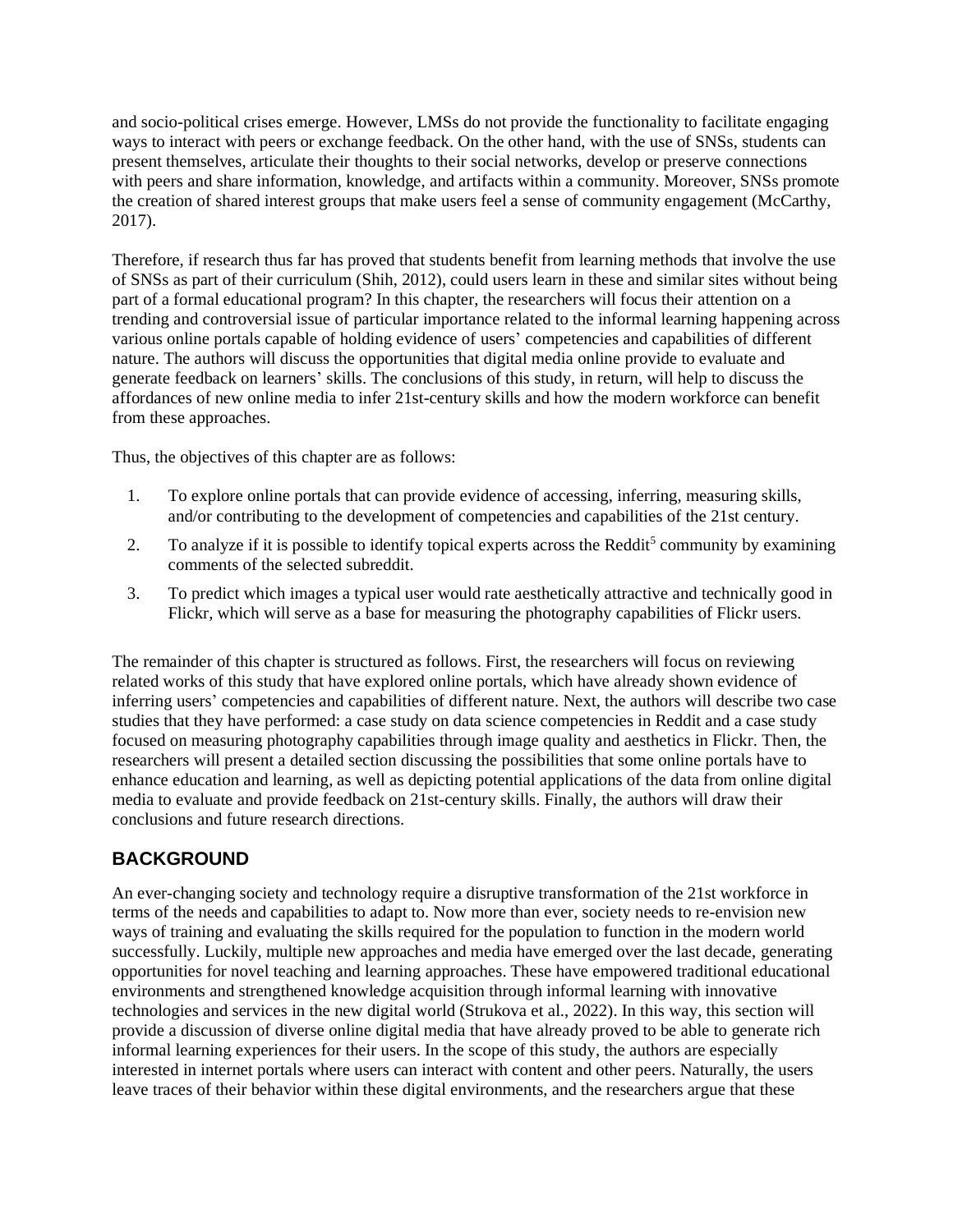interactions hold the potential to help to evaluate the aforementioned critical capabilities for the modern society.

Within the myriad of internet websites that the researchers find online, they are specifically interested in photo and video sharing platforms (e.g., Pinterest<sup>6</sup> and YouTube<sup>7</sup>), as well as question and answer ( $Q&A$ ) portals which can be represented, for example, by forums (e.g., Tripadvisor forum<sup>8</sup>), an access point to news (e.g., Financial Times<sup>9</sup>), or content sharing and consumption portals (e.g., Reddit). They all can provide valuable information about the proficiency of users in specific skills and knowledge using the traces of the interactions performed by the users online. In portals such as the ones previously mentioned, the authors detected the following commonalities: the users are responsible for both consuming, generating, and sharing the content; they can interact with other peers, follow existing topics of interest, or create communities around niche-based topics, connecting with professionals in the selected industry, broadcasting live videos and even finding inspiration. Most importantly, by completing the actions mentioned earlier, the users can learn a wide range of valuable skills and competencies, from soft skills to knowledge of a particular topic.

The authors found in the literature several studies that focused on the approach of analyzing the competencies of users by processing their traces online in a way that could provide evidence of their knowledge and skills, and/or contribute to the development of competencies and capabilities of the 21st century. For example, Packiam and Geoffrey performed research aiming to investigate the effect of SNSs engagement on cognitive and social skills. They examined the use of three SNSs, namely Facebook, Twitter<sup>10</sup>, and YouTube, in a group of young adults testing their working memory, attentional skills, and levels of social connectedness. The authors concluded that certain activities on Facebook, such as checking friends' status updates and on YouTube, such as sharing a video with a friend, positively influenced working memory test performance. On the other hand, the results indicated that active and passive SNS users had qualitatively different profiles of attentional control (Packiam & Geoffrey, 2012).

Alternatively, Pal et al. presented an approach to find topical authorities in Instagram<sup>11</sup>. Their method relied on the self-described interests of the list of users following popular accounts. The authors inferred regular users' interests from their self-reported biographies that are publicly available and used Wikipedia<sup>12</sup> pages to ground these interests as fine-grained, disambiguated concepts. The authors concluded that individual user biography-based interests provided strong evidence to infer the topical authorities (Pal et al., 2016).

Also, Vesselinov and Grego studied the effectiveness of Duolingo<sup>13</sup>, an online gamified platform for learning languages (Vesselinov & Grego, 2012). As participants of the Duolingo effectiveness study announced on its web, the authors analyzed a random representation of native English users who studied Spanish. The participants took a placement Spanish language test at the beginning of the study and one test at the end of the study. The authors concluded that after using Duolingo, language proficiency improved significantly. Also, this study estimated that a person with no knowledge of Spanish would need around 34 hours on average to cover the material for the first college semester of the Spanish course. Moreover, the main factor for higher effectiveness was the participants' motivation, which highlighted the strong interest of users to study for traveling. Another catalyst of the higher effectiveness was the initial language knowledge level, indicating that beginners were the ones that improved the most.

The final example is the work done by Yan et al. focused on the professional social network LinkedIn<sup>14</sup> (Yan et al., 2019). In their paper, the authors developed a framework for collecting validations for members' skill expertise at the scale of billions of member-skill pairs and a machine learning (ML) model to make suggestions to collect validations more efficiently. They discovered insights on how users evaluated their mates in professional social networks. For example, juniors often were getting better evaluations than the members with higher seniority. The authors evaluated their model by predicting who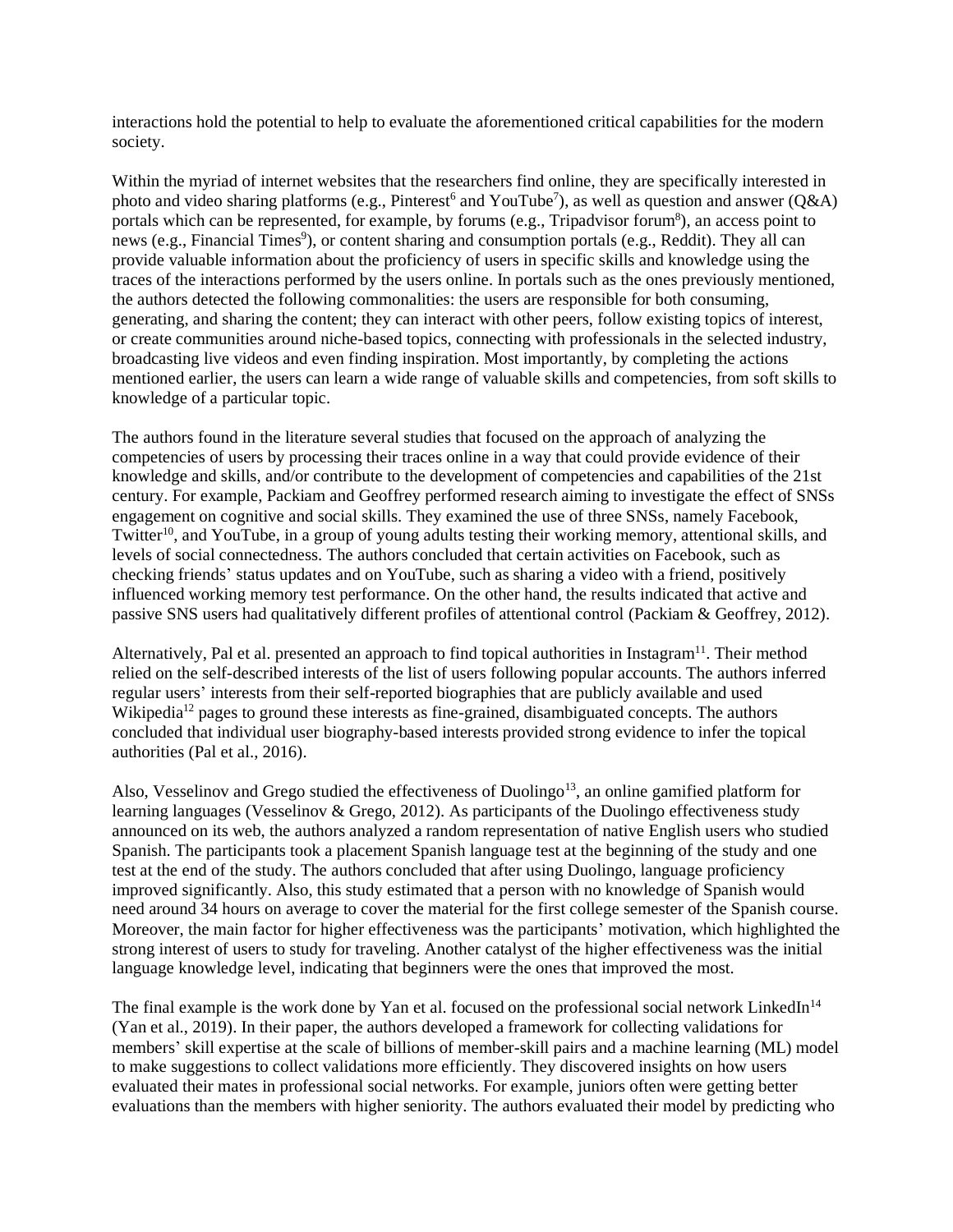was hired for a job requiring a particular skill. After all, the experiments estimated the members' skill expertise accurately at a large scale and offered a benchmark to validate social theories on peer evaluation.

All of the examples presented above have several common characteristics:

- All the previously mentioned portals (language learning portal, professional social network, photo, and video sharing platform, SNS) in the web generate large amounts of data stemming from the interactions carried out by their users in such contexts.
- All these studies performed a measurement of essential competencies or capabilities necessary in the 21st century (language proficiency, social and cognitive skills, topical expertise).
- The users whose data was analyzed across these studies were responsible for consuming and generating the content.

After analyzing the existing studies, the authors saw that the current academic works do not discuss the evidence of the online digital portals to measure modern up-to-the-minute competencies essential for the unknown future of the 21st century. These portals hold the potential to do it since they contain a large load of data that can be easily accessed through the Application Programming Interface (API), by scraping the public domain, or by having direct access to the databases. Therefore, in this investigation, the researchers will show two case studies representing a couple of these portals - the photography social network and the Q&A portal, which will be described next.

# **CASE STUDIES**

# **Identifying Experts in Question & Answer Portals: A Case Study on Data Science Competencies in Reddit**

#### *Context and Motivation*

With the growing popularity of Q&A portals, they have become the leading platform for all kinds of users to share information, ask questions, and comment on the doubts of others. Users help each other by providing altruistic responses, making the resolution of doubts across many topics much more straightforward. However, many questions are never answered because the question statement lacks a good structure, or an appropriate expert did not see it. Users can read and reread their questions before posting them on the platform, which could help turn a poor-quality question into a good quality question helping not only the user but also the community. Unfortunately, in many Q&A portals, there is not a metric that suggests whether the questions or answers are poor-quality or high-quality. This is due to the fact that it is not a trivial task to interpret the human language. On these grounds, natural language processing (NLP) is trying to fill this gap by focusing on creating models that can understand and interpret human language.

On the other hand, data science is the study of the generalizable extraction of knowledge from data. It is an emerging discipline that combines expertise across various domains, including software development, data management, and statistics (Saltz et al., 2017). A data scientist requires an integrated skill set spanning mathematics, ML, artificial intelligence, statistics, databases, and optimization, along with a deep understanding of the craft of problem formulation to engineer effective solutions (Dhar, 2013). In various fields such as computer science, computer engineering, business administration, and business management, a subset of courses focus on skills that are essential for being a data scientist. However, still, there is a need to introduce the integration of other skills needed to function as a data scientist.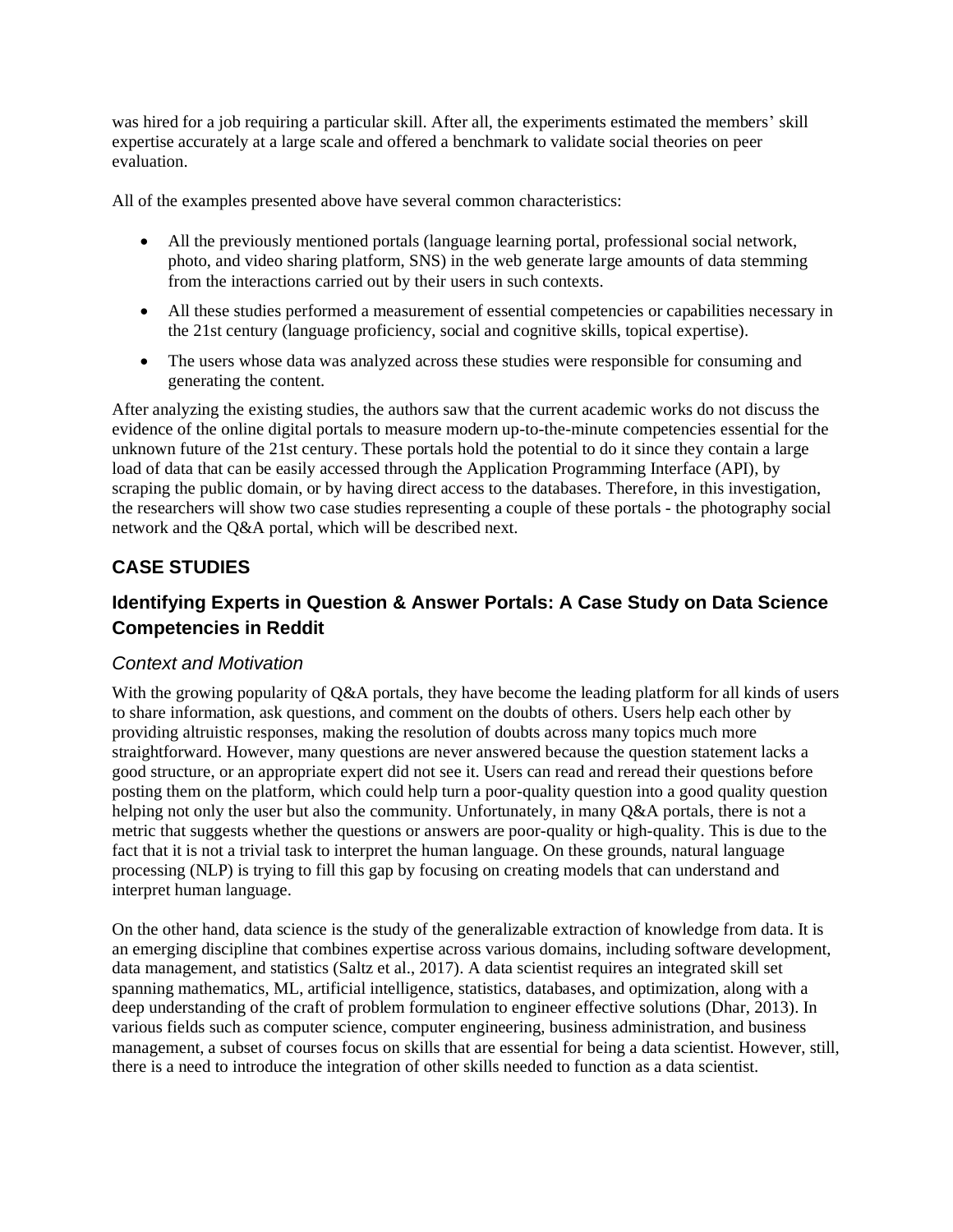On this wise, there is an enormous interest in identifying experts in the data science field, and the Q&A portals can hold evidence to do it. Therefore, the authors will focus this case study on finding data science experts across one of them. Next, they will describe several Q&A portals in order to choose the most appropriate one for developing a case study within this gap.

### *Question & Answer Portals*

Q&A portals can be defined as online discussion sites where users can post messages asking questions or replying to others' questions. In other words, they are collective knowledge creation sites where users contribute to generating the content while many users access these questions and responses by searching online. All users' activities are usually incentivized by reward or penalty with gamification features (like points or badges) that are triggered based on their actions or on the reviews given by other users through voting or choosing favorites (Raj et al., 2011). Next, the authors will explore the most popular Q&A portals.

- Answers.com<sup>15</sup>, formerly known as WikiAnswers, states as its goal to help students of all ages learn, study, and connect in an online community. Therefore, Answers.com can be considered as an encyclopedia-type Q&A portal. Across it, anyone can pose an inquiry, answer a question, or improve a previous response to a question.
- AskFm<sup>16</sup>, unlike the rest of the websites, is a social networking platform, which uses a  $Q\&A$ format to connect users through conversational exchanges (Farrugia et al., 2019). Questions and answers become public on a user's profile only once they are answered. Also, users can configure the settings in such a way that they do not allow anonymous questions. Moreover, users can refuse to reply or delete questions they do not like.
- Quora<sup>17</sup> is an innovative Q&A site with a rapidly growing user community that differs from its competitors by integrating a social network into its basic structure (Wang et al., 2013). Users sign in and can immediately start searching for answers to specific questions or topics, which are subject headings assigned by users. Each Quora question has its own page, which includes a list of its answers and a list of related questions. Users can add new answers and comment, edit, and vote on existing answers. Users can follow topics that allow them to see all questions from a given topic in their feed. Also, users can have contacts, and their questions will appear on the Quora feed. Unlike in other Q&A portals, Quora allows users to follow each other (social connections in Quora are directional) to form a social network. On the other hand, Quora focuses on leveraging social connections to get questions answered by encouraging users to post Quora questions to SNSs, giving the question more exposure (Ovadia, 2011).
- Reddit reports more than 52 million daily active users who contribute to more than 100 thousand communities of an enormous variety of topics. One of the portal's strengths is its sense of community. There are already many specific online communities in Reddit (called subreddits) for a diverse range of topics, and otherwise, it can be easily created. Within each of these subreddits exists a unique community with a distinct sub-culture. Users are attracted by the sense of belonging, as well as a feeling of validation when a submission or a comment is upvoted. There is a hierarchical nature in the portal due to the earning of karma points. Reddit created its etiquette, motivating community members to respond to rudeness, trolling, or spam with downvotes and reporting of the guilty parties.
- StackOverflow<sup>18</sup> is a portal mainly for computer programmers' and developers' questions. The users who ask the questions can add unique tags to help others discover what the question is about. The questioner can select one answer as the most helpful one (called the accepted answer). At the same time, other registered members can vote on questions and answers. The positive and negative votes (called upvote and downvote, respectively) show how helpful that question/answer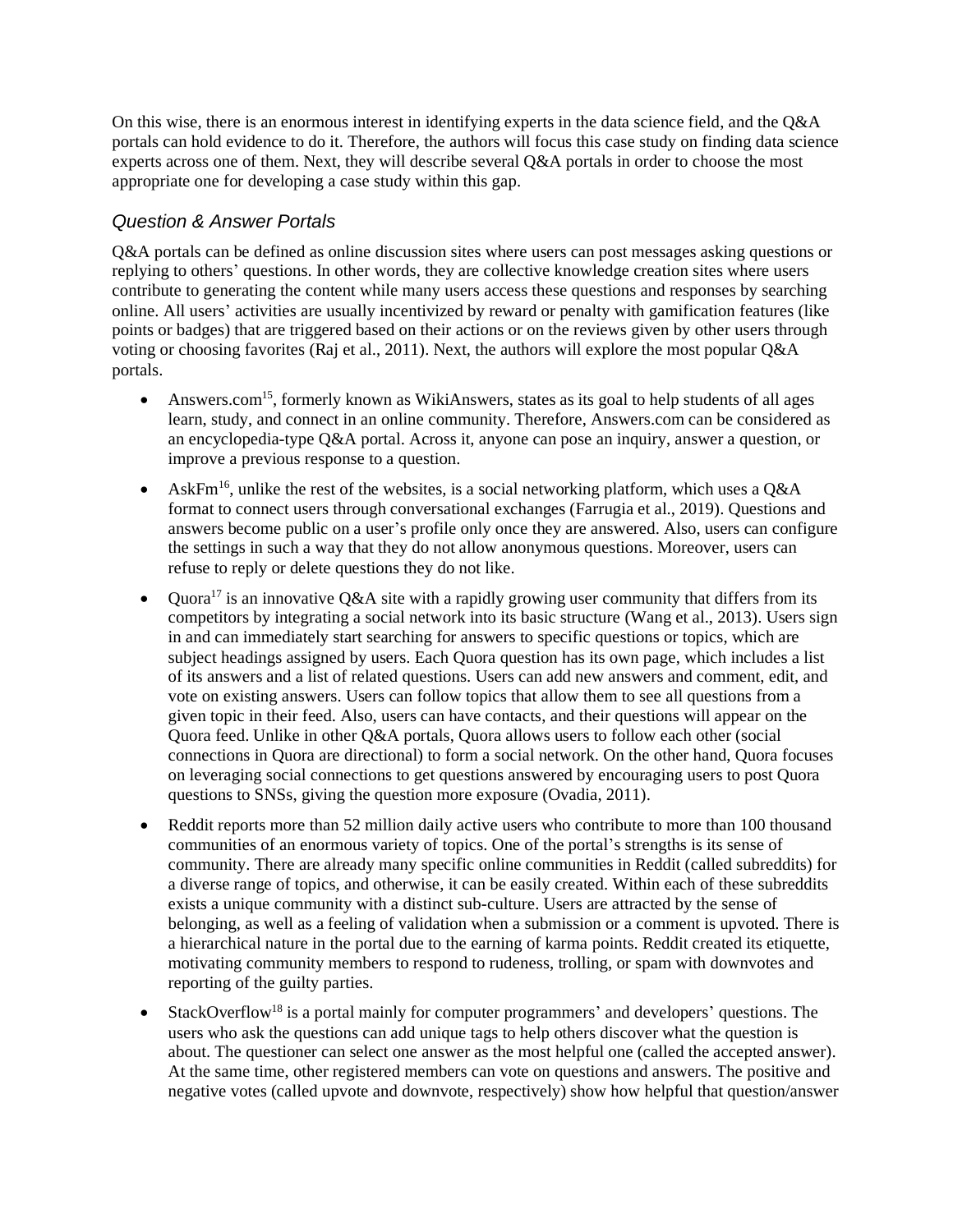was for the audience. Each site member has a reputation score which changes as users participate in different activities across the website, such as posting questions, answers, or comments. A higher reputation value also means more privileges for a user member, such as the ability to edit questions or answers or close a Q&A thread. The interactive nature of StackOverflow makes it possible for both questioners and responders to clarify the vagueness in a question or answer. Moreover, StackOverflow has three properties of new social learning technologies. It supports learners to find the right content using natural language, not just relying on keywords; users can connect with the right people. It motivates them to learn by encouraging them in the question/answer game with the reputation incentive gained from votes.

• Yahoo! Answers<sup>19</sup> has shut down as of May 4, 2021<sup>20</sup>. However, it was one of the most important Q&A portals facilitating the preservation and retrieval of answered questions aimed at building an online knowledge base meaning to encompass any topic (Gyongyi et al., 2008). In order to post a question, a registered user had to provide a short question statement, an optional longer description, and had to select a category to which the question belongs. A question could be answered over a seven-day open period, and then the user who asked the question could pick the best answer or put the answers for a community vote. Questions that remained unanswered or ended up with the majority vote on "No Best Answer" were deleted from the system. When the best answer was selected, the question became resolved and was stored permanently in the system. However, users of Yahoo! Answers could not answer their own questions; thus, an honest discussion could not emerge. Yahoo! Answers had no support for threads that would be essential for diverging discussions (Gyongyi et al., 2008). Finally, it is essential to mention that users were accumulating points through their interactions with the system what was explicitly demonstrated in the leaderboard.

**Summary**. After exploring the mentioned above portals, the authors concluded that they would focus on working with the most active Q&A portal, namely Reddit, being visited by 430 million active users every month. Across Reddit, there are many subreddits focused on diverse topics of interest. This makes Reddit more attractive for research because the results can serve as a base for identifying topical experts in other subreddits. Moreover, the portal provides an API<sup>21</sup> that can facilitate the step of downloading the required data.

#### *Data Science Experts and Methodology for their Identification*

**Target.** Figure 1 shows an example of the "Data Science" subreddit describing itself as "A place for data science practitioners and professionals to discuss and debate data science career questions," counting up to 658,000 members. The posts are chosen for the current month (January 2022) and sorted by the "Top" criteria, which takes into consideration the most upvotes regardless of downvotes, while "Hot" counts the most upvotes recently, meaning that the content is rapidly becoming in demand and "New" shows the most recent posts. Next to each post, there can be seen its score, which is counted as the number of upvotes minus the number of downvotes, along with the arrows for upvoting or downvoting, the number of comments, the nickname of the author, and his awards. It is also feasible to filter posts by flair suggesting the following keywords: "Discussion," "Job Search," "Projects," "Career," "Education," "Meta," "Tooling," "Fun/Trivia." Most importantly, at the top of the page, every user can ask a question by clicking on "Create Post," where it is possible to provide a title of the question, elaborate on a more detailed text, attach an image, a link, or a poll, and choose a flair.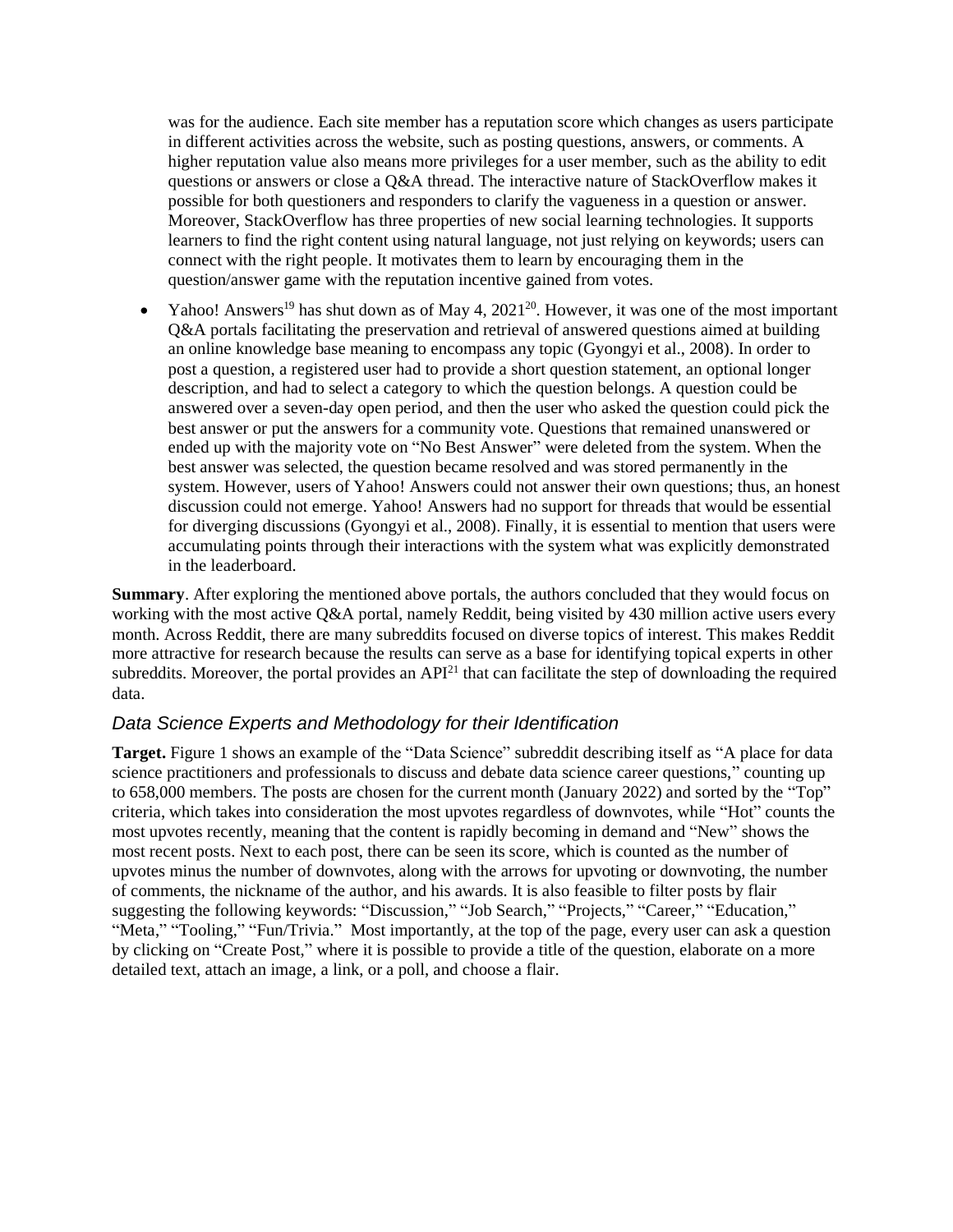#### *Figure 1. Data Science thread on Reddit*

| <b>Data Science</b><br>Join<br>r/datascience                                                                                                                                                                                                   |                           |                                                                                                                                    |
|------------------------------------------------------------------------------------------------------------------------------------------------------------------------------------------------------------------------------------------------|---------------------------|------------------------------------------------------------------------------------------------------------------------------------|
| Read the Wiki +<br>Posts                                                                                                                                                                                                                       |                           |                                                                                                                                    |
| Create Post                                                                                                                                                                                                                                    | 8<br>$\mathbb{R}^{\circ}$ | $\cdots$<br><b>About Community</b>                                                                                                 |
| ₹ New<br>This Month $\sim$<br>$\bigcirc$ Hot<br>$\mathbf{f}$ . Top<br>                                                                                                                                                                         | $\equiv$ $\backsim$       | A place for data science practitioners and<br>professionals to discuss and debate data<br>science career questions.<br>658k<br>334 |
| $\bigcap$ 1.9k $\bigcup$<br>Discussion What Companies think AI looks like vs What Actually it is i.redd.it/mu7cm5 [3]<br>$\sqrt{2}$<br>Posted by u/harsh6161 17 days ago (92 3) 3                                                              | $\Box$ 68                 | Members<br>Online                                                                                                                  |
| $\bigoplus$ 1.4k $\bigoplus$<br>Fun/Trivia 2022 Mood i.redd.it/s7olw2 [3]<br>Crossposted by u/calcsters 2 days ago                                                                                                                             | $\Box$ 84                 | Created Aug 6, 2011<br><b>Create Post</b>                                                                                          |
| $\bigoplus$ 1.3k $\bigoplus$<br>Career HBR says that data cleaning is not time consuming to acquire and not useful @ @ ineddit/a57zyp [3]<br>Posted by u/geo_jam 21 days ago @ @ @ @                                                           | $\Box$ 294                | <b>COMMUNITY OPTIONS</b>                                                                                                           |
| $\bigoplus$ 1.1k $\bigoplus$<br>Job Search I've interviewed more than 50 people this year. Here's a mistake that most candidates make<br>Posted by u/stolzen 25 days ago (B) (S)                                                               | $\Box$ 140                |                                                                                                                                    |
| ☆ 997 ☆<br>Discussion A piece of advice I wish I gave myself before going into Data Science.<br>Posted by u/harsh6161 1 month ago 图 4 (号 图 4                                                                                                   | $\Box$ 115                | <b>Filter by flair</b>                                                                                                             |
| $\curvearrowleft$ 965<br>⇩<br>Fun/Trivia I finally figured out K's nearest neighbors<br>Posted by u/bhendel 17 days ago BB. (5) and                                                                                                            | $\Box$ 36                 | Job Search<br>Discussion                                                                                                           |
| ⇩<br>489<br>Fun/Trivia Don't Look Up plerced my soul i.redd.it/pmmw4f [2] OG<br>闷<br>Posted by u/RB_7 2 days ago                                                                                                                               | $\Box$ 45                 | Projects<br>Career<br>Education                                                                                                    |
| $\left\{\right\}$ 820<br>₩<br>Job Search To the companies that send candidates a 3 hour take-home test, and then say their corporate policy does not permit feedback after one is rejected<br>Posted by u/forbiscuit 12 days ago 5 2           | $\Box$ 174                | Meta<br>Tooling<br>Fun/Trivia                                                                                                      |
| $4827 - 5$<br>Discussion Is it just me or is SQL critically and chronically underappreciated in the DS community?<br>Posted by u/Greedy_Comfortable73 6 days ago (%)                                                                           | $\Box$ 307                | <b>Subreddit News</b>                                                                                                              |
| $290 - 7$<br>Education I've made a search engine with 5000+ quality data science repositories to help you save time on your data science projects!<br>$\equiv$<br>Posted by u/khanarree 28 days ago @ 5 @ 5 @ 9 @                              | $\Box$ 25                 | We're updating the wiki! Contribute<br>here!                                                                                       |
| ☆ 702 ☆<br>Job Search Looks like they just put in all the words they could find btw although it says 10+ experience on LinkedIn it's under entry level job irredd.it/7kiclo [3]<br>$\mathbb{R}^{\circ}$<br>Posted by u/rayyan26 2 days ago (%) | $\Box$ 211                | The Future of the Subreddit and Its                                                                                                |
| ← 547 →<br>Discussion Cheat Code for breaking into any field<br>E<br>Posted by u/HesaconGhost 21 days ago (8) (9) 2                                                                                                                            | $\Box$ 99<br>             | Moderation                                                                                                                         |

**Data collection.** The authors downloaded all the posts and the respective comments and subcomments (comments to comments) of the "Data science" thread in Reddit from May 2020 to April 2021, a representative data set for identifying experts in the data science field. They decided to use Python's Python Reddit API Wrapper  $(PRAW)^{22}$  package because it eases Reddit's official API access. The total number of posts that the authors downloaded is 16,436, and the total number of comments is 100,052 (44,029 comments and 56,023 subcomments). On average, every post has six comments, including subcomments. The semi-supervised ML method started with unlabeled data and adopted a data-driven approach to label expert, non-expert, and out-of-scope comments. Two data scientists with relevant experience following the methodology described by Gobert et al. (Gobert et al., 2013) manually labeled approximately 1,000 random comments into these three categories. The labeled data will be used as ground truth and will be needed for ML models to learn the underlying patterns.

An example of one thread that has at least one comment of each type is as follows (the punctuation and spelling of the authors are retained):

Post: "*Best software for large tables?*"

Expert comment: "*Pandas will work as long as you have more RAM than data which if it's 2 only gb shouldn't be a problem. If you get too big for that you'll have to switch to sql*."

Non-expert comment: "*SQL database*"

Out-of-scope comment: "*Now that I'm asking, what software would be best for analyzing adjacent tiles on a 2d grid? I have a dataset with x and y coordinates, and I feel like there should be a more efficient way to do this than editing and merging tables using a single processor core.*"

**Model training.** The authors trained the following multi-class supervised models based on the created labels: Logistic Regression (LR), Random Forest (RF), and Decision Tree (DT). At each step, the researchers performed 10-fold cross-validation on the test set. The features that they used for training the ML models are divided into the following three groups:

• **NLP features.** These are the ones that can be extracted from words, sentences, and phrases. This group of features includes comment length, word count, character count, sentence count, average word length, average sentence length, the average number of subjective words in posted answers,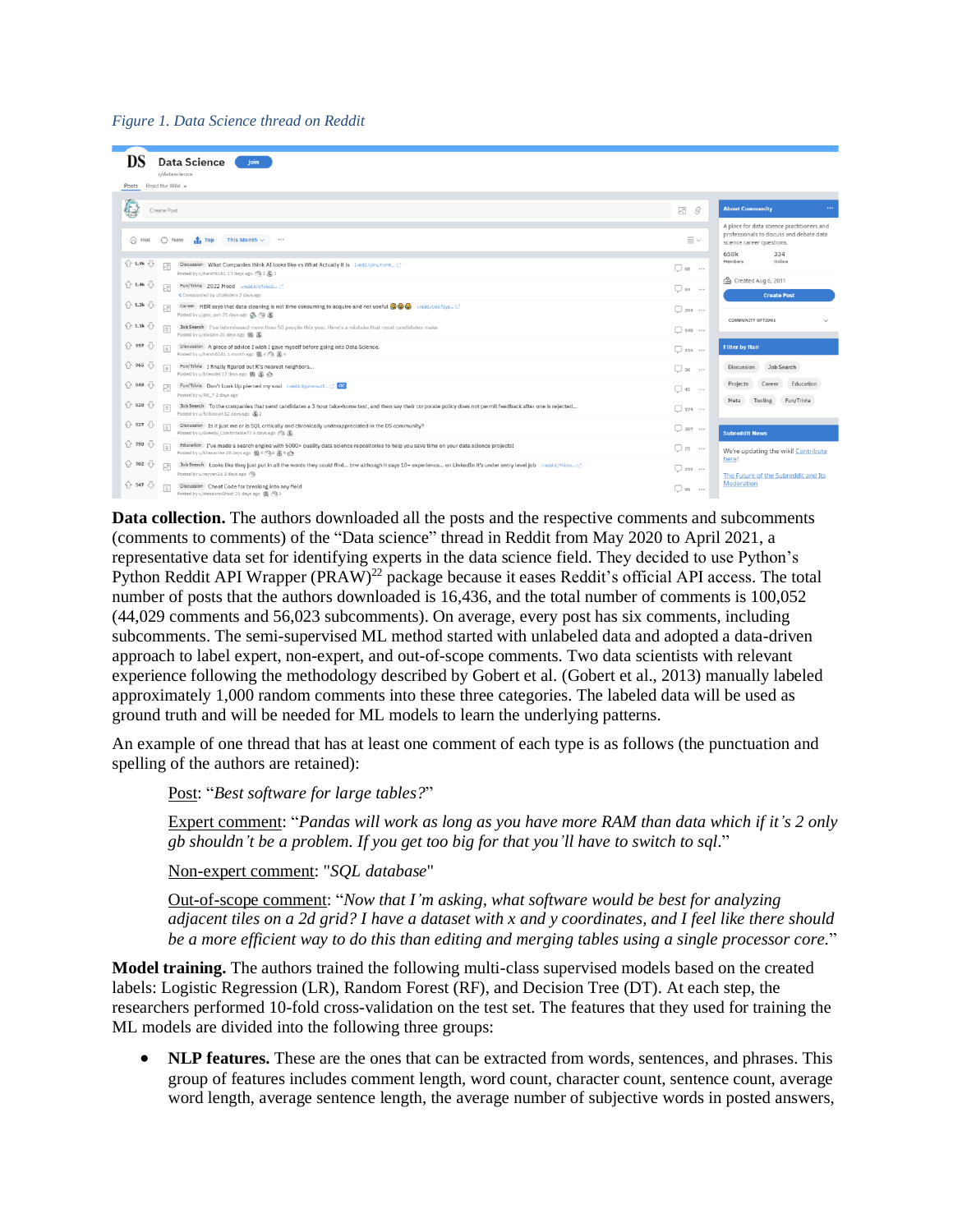several readability scores, readability time, and term frequency-inverse document frequency derived features.

- **Crowdsourced features.** These involve information or opinions from a group of people who submit their views via the Reddit site. These features include the karma of the comment and its score (the number of upvotes minus the number of downvotes).
- **User features.** These aim to gauge the activity level of the users who wrote the initial comment on Reddit. This group of features is limited compared to other Q&A portals because the API of Reddit allows getting only the awardees' karma, the awarded karma, a verified account boolean, a verified email boolean, total karma, and comment karma. Recently, Reddit introduced the ability for users to see their followers instead of the raw count. However, the list of users' followers is not publicly available. Thus, the authors could not include the number of followers or the percentage of bidirectional friends. On the other hand, the researchers decided to make use of the rest of the comments that were not used for manual labeling. For each user whose comments happened to be labeled, the authors computed the number of comments and the number of posts throughout the stated timeline. Also, they computed the average score per author, the average number of words in posted questions and posts, account age, average response time, and average upvotes.

The authors used several feature selection methods to be able to compare results across various groups of features.

**Model evaluation.** ML models are parameterized so that their behavior can be tuned for a given problem. Supervised learning is a family of ML algorithms that focus on finding patterns between input variables and their respective labels. In this way, a supervised learning algorithm analyzes the labeled data and produces an inferred function, which can be used for mapping new cases. An optimal scenario will allow the algorithm to determine the class labels for unseen instances correctly. There is a wide range of supervised learning algorithms, each having its strengths and weaknesses. These models can have many parameters, and finding the best combination of parameters is a separate task. To do so, the authors measured the performance of the models using two standard measures: accuracy and Area Under Curve (AUC). Accuracy is the total percentage of correctly classified elements. AUC is a more comprehensive measure of how well the classifier can distinguish between classes. In other words, AUC is equal to the probability that a classifier will rank a randomly chosen positive instance higher than a randomly chosen negative example.

#### *Preliminary Results and Future Steps*

According to these metrics, the RF is the best algorithm (Table 1) to predict if any given comment is an expert comment, a non-expert comment, or an out-of-scope comment. The two other models, namely LG and DT, also show decent results displaying accuracy scores as 0.78 and 0.74 and AUC scores as 0.91 and 0.87, respectively. RF shows an accuracy equal to 0.83 and AUC equal to 0.93, which proves its better performance and means that it has a very high precision. To obtain these results, the following features were selected as the best features: the age of the account of the user who left the comment, the average word length and the number of difficult words of the comment, the average number of words per comment, and posts per author, comment karma, the number of data science terms, the polarity of the comment, several readability scores - Coleman-Liau index (Coleman & Liau, 1975), Dale-Chall readability score (Edgar & Jeanne, 1948) and Spache readability formula (Spache, 1953), and the term frequency-inverse document frequency derived features. These exact features are important to detect experts because they represent essential characteristics of the user who performed the comment and the comment itself. As said, the account age and the average number of words and posts of the author show the activity that this concrete user performed on Reddit and how detailed their answers were. On the other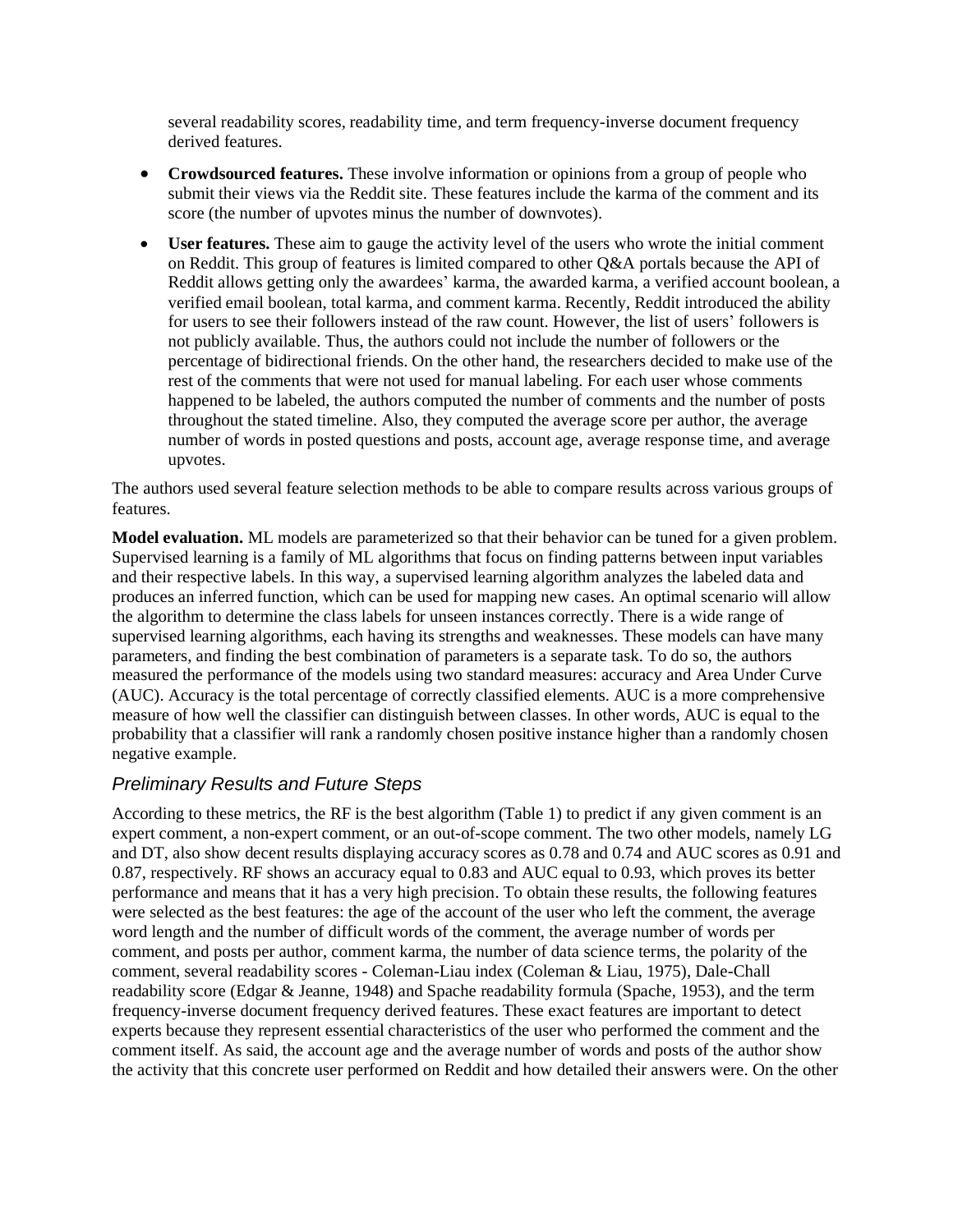hand, the rest of the best features pertain to the NLP group, emphasizing the fact that the comment content itself is quite important.

|          | <b>Logistic Regression</b> | <b>Random Forest</b> | <b>Decision Tree</b> |
|----------|----------------------------|----------------------|----------------------|
| Accuracv | .78                        | 0.83                 | 74                   |
|          | Q <sub>1</sub>             | 93.                  | $\rm 0.87$           |

*Table 1. Comparison of LR, RF, and DT algorithms by accuracy and AUC metrics*

The authors believe that the obtained results prove the potential that Q&A portals open data have to support finding topical experts as it has been done in Reddit. By estimating the user expertise, it is also possible to infer the quality of the content because expert users have a higher probability of producing better quality content. Moreover, through the detection of user expertise of content authors, it is feasible to predict the information quality of the content despite the lack of user votes as well as match open questions to potential experts. On the other hand, Q&A sites are a primary source of news and information that can be steered, distorted, and influenced. In this way, potential malicious or unreliable users can be detected, and their influence can be reduced. From another perspective, the prediction of content information quality could then be applied to improve the curriculum and formative evaluation of academic programs. Finally, effectively identifying the expert in each domain is a key to better understanding user engagement.

# **Identifying Experts in Photo & Video Sharing Portals: A Case Study on Photography Capabilities in Flickr**

# *Context and Motivation*

Digital photography technology has advanced substantially during the last decade. With this progression, the photography capabilities of people are also being developed and enhanced. Concretely, nowadays, people are more willing to improve their photography capabilities and publicly share their pictures. In this way, the authors investigate the possibility to measure the photography capabilities of photo and video sharing platform users through the guiding principles of photography, namely, image aesthetics and its technical quality.

Photo & video sharing platforms are widely used nowadays. Users can upload their video or photographs, discover the content of others, evaluate, share and save it, be members of interest groups and provide valuable feedback to other users. However, content with many comments or likes does not necessarily mean that it is high quality content. Therefore, much research focuses on identifying technically good and aesthetically attractive pictures. Unfortunately, it is not a trivial task because photography skills are subjective. Thus, the authors will aim to fill this gap by making an exploratory analysis of how deep learning models can help identify professionals in this field through photo sharing platforms.

# *Photo & Video Sharing Portals*

This section will review several photo and video sharing sites.

• Flickr is a cloud storage portal not only for storing but also for sharing photographs. Its audience includes diverse profiles of both professional and amateur photographers who want to share their portfolios. Flickr is also geared toward beginners and enables them to edit the photos directly on the platform, such as adjusting brightness and contrast and applying various filters. Flickr provides a unique cloud storage feature to share photos with the public or in subject groups. Flickr users can upload their own photos, post them in galleries and groups, add photos to favorites, write comments, or follow other users. Moreover, the portal offers a Pro account that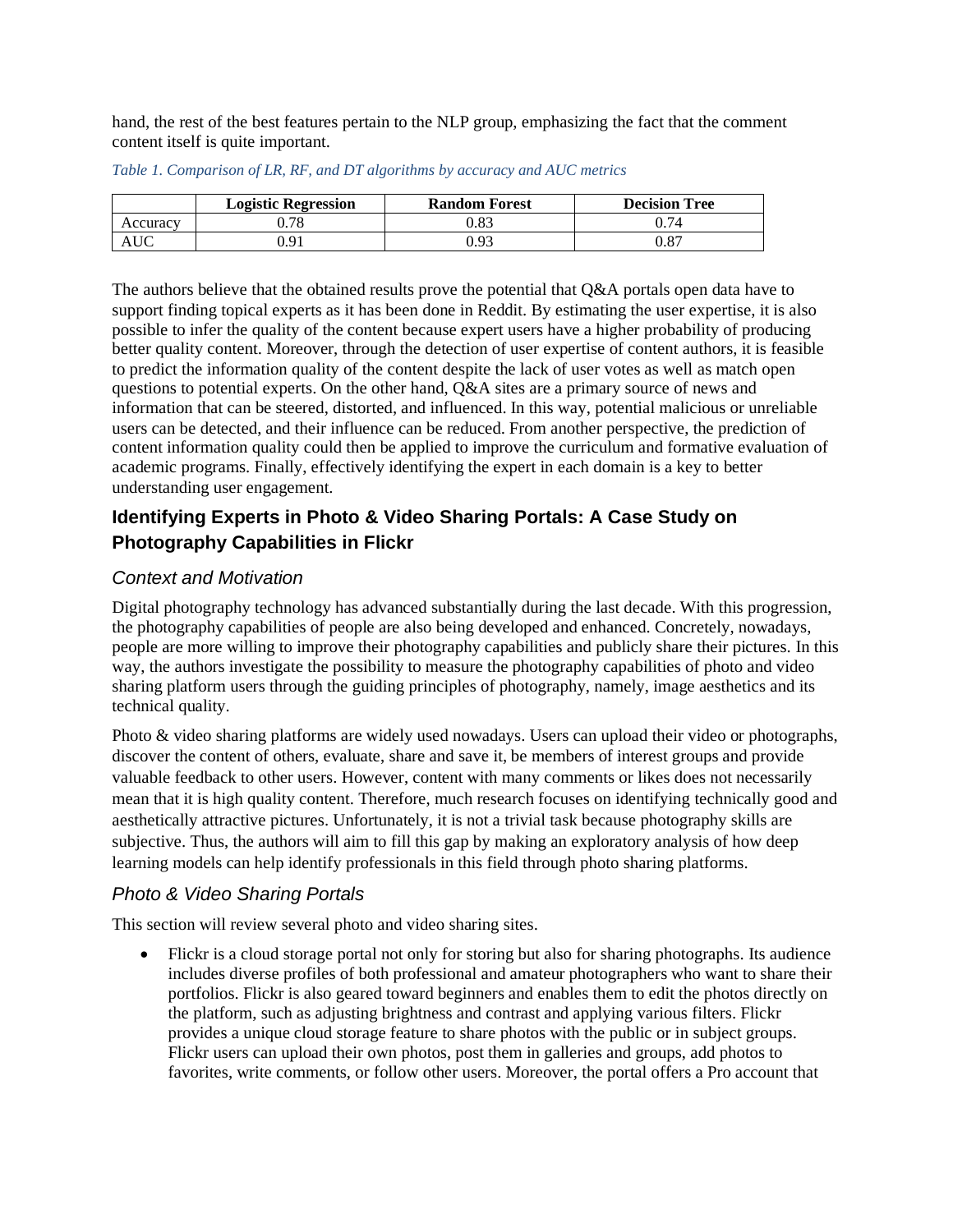provides the ability of an unlimited number of uploads, while the free version of Flickr allows 1000 photos. Flickr is different from other photo-sharing websites due to its large community.

- $500px^{23}$  is an appropriate portal for serious photographers offering an image-focused design and providing a clean and elegant way to display their best shots. It is a portal where photographers can gain exposure, connect with other professionals or find inspiration. Users can organize their pictures into sets of a particular theme or stories of a particular event. The free version of the service allows to upload up to seven photos per week. Once the user uploads a photograph, it will have a 24 hours lifespan in order to gain popularity measured in likes and comments. If it does not get enough reputation, the photo will have no chance of appearing in the popular feed.
- Instagram is a favorable place to edit, showcase, and share photos with friends or the world. It offers a surprisingly good set of photo storage, sharing, and editing tools. This portal provides filters that anyone is able to edit their photos instantly. To utilize the power of the Instagram community, its users can use hashtags to get more exposure. However, there is no opportunity to share the original-size photo.
- 1x.com<sup>24</sup> is curated by a group of professionals. As said, the uploaded photograph is going to be approved or disapproved by a group of professional photographers. Since only a small percentage of pictures is authorized, getting pictures published on this portal can play a good role for the resume. Other valuable features of this platform include critique, tutorials, and right-click download prevention.
- SmugMug<sup>25</sup> is a design-focused photo storage site with a custom homepage and many design templates allowing to build an online gallery for professional users. This portal is designed to meet the portfolio needs of photographers wanting customizability, presentation, and ecommerce. It follows the fact that there is no free version of the subscription. Regardless of the plan, users get unlimited storage of photos up to 500MB in size and a wide range of editing tools.

**Summary**. According to Rahayuningsih and Yuniarti (Rahayuningsih & Yuniarti, 2017), professional photographers and photography aficionados with a deep interest in photography prefer to upload their shots to professional portals such as 1x.com or Flickr in order to obtain criticism and advice and encouragements from fellow photographers about the pictures they take so they can improve their knowledge and quality of the photographs. After exploring and testing several photo and video sharing platforms presented above, the authors decided to work with the data from Flickr users. Since it was important to obtain photos from both professional and beginner photographers for this study, the authors selected Flickr because it provides features for all types of users, and the authors were able to accomplish their primary goal of getting diverse types of pictures for further evaluation. The researchers believe that the user data from Flickr has a great potential to infer the photography of its users.

### *Professional Photographers and Methodology for their Identification*

**Target.** This case study aims to detect which images a typical user would rate as looking aesthetically attractive and technically good, which will serve as a base for measuring the photography capabilities of users. Applying Convolutional Neural Networks (CNN) to the aesthetic quality categorization task is not straightforward since it is challenging to perform automatic feature learning with regard to both the global and the local views of the input images (Lu et al., 2014). By good fortune, there are several already existing approaches of deep CNN trained with human-labeled data, which will serve as a base to measure the photography competencies of users. One can argue that photography skills are something subjective. However, an expert is pre-planning the shooting, all possible lighting approaches, composing the scene, forecasting the character modeling, and all this determines the final effect of a photo (Zhao, 2017).

An example of a users' profile photostream is represented in Figure 2. There also can be observed basic information of the user profile, including the joining year, the number of photos, followers, and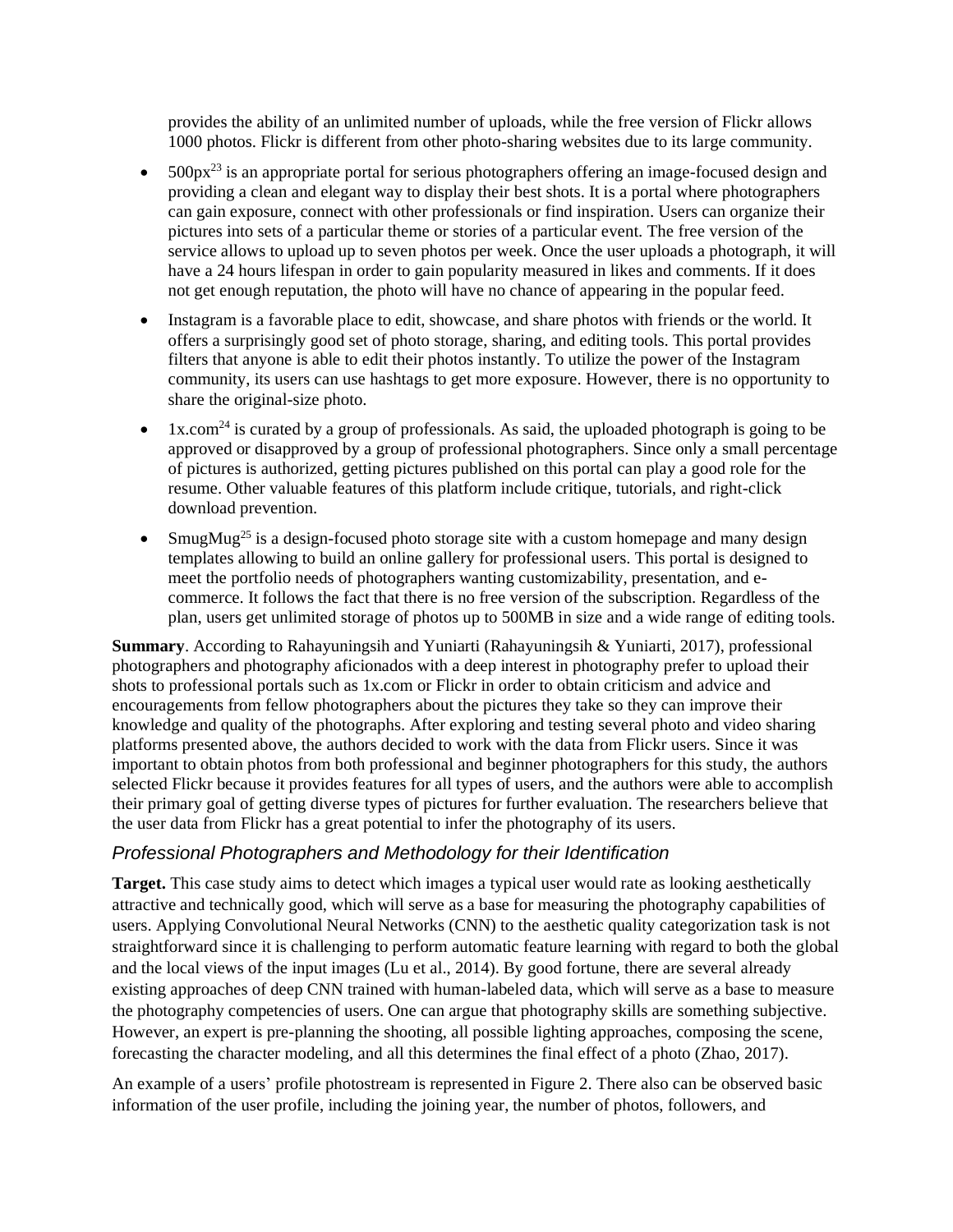following. In the "About" section, the users can provide their occupation, hometown, current city, country, and website. It also shows the number of views, tags, geotags, how many users added their pictures to favorites, and how many groups the user is a member of. The "Photostream" section shows all the user photos sorted by the date uploaded or date taken, while the "Albums" section represents how the pictures are distributed by particular topics. Moreover, users can mark content of other users as favorites and organize photographs to galleries that are publicly available as well. Finally, Flickr gives its users an opportunity to be members of groups to share photographs with other like-minded members, which can be seen in the "Groups" section. Accordingly, there are communities for professionals and amateurs; some of them are moderated, meaning that there is a need for the approval of every picture. These groups will serve as a base for the data collection.





**Data collection.** To accomplish the goal of this case study of detecting which images a typical user would rate as looking technically good or aesthetically attractive in Flickr, the researchers downloaded 1,900 images of the Flickr professional group and 1,900 images of the Flickr amateur group.

**Selected model.** From the deep learning models, the authors will use Neural Image Assessment (NIMA) which is a deep CNN that is trained to predict which images a typical user would rate as looking good (technically) or attractive (aesthetically) (Talebi & Milanfar, 2018). NIMA authors explored several classifier architectures and replaced the last layer of the baseline CNN with a fully-connected layer with ten neurons followed by soft-max activations. Baseline CNN weights were initialized by training on the ImageNet dataset (Krizhevsky et al., 2012). Unlike other models, this one produces a distribution of ratings for any given image - on a scale of 1 to 10, assigning likelihoods to each of the possible scores. In this way, the authors can use NIMA to rank photos technically and aesthetically through various functions of the NIMA vector score (such as the mean), which can serve as a base for training a ML model to identify professional photographers in Flickr.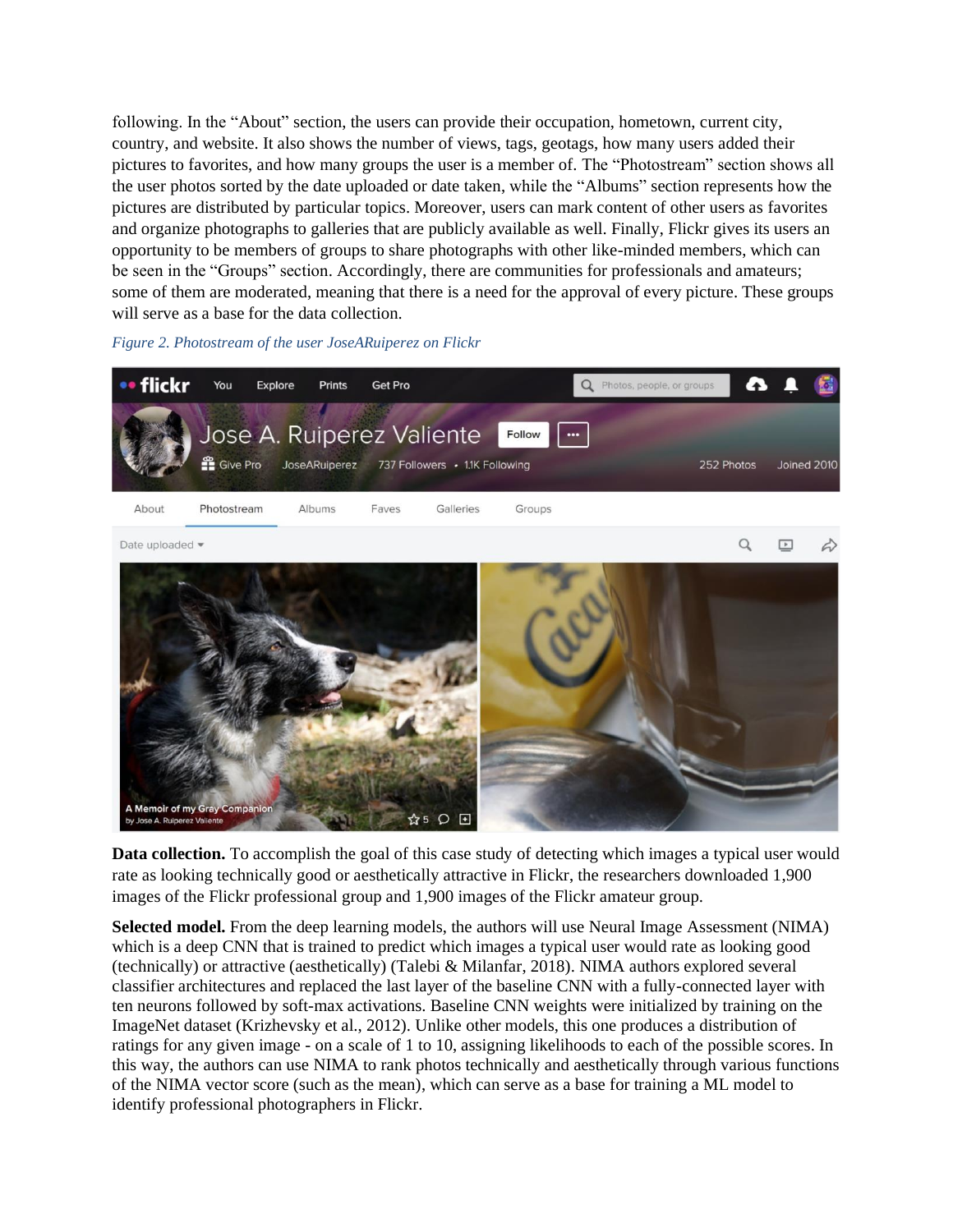**Model evaluation.** The authors applied the previously explained deep learning NIMA model to solve the regression problem of predicting the technical quality and aesthetic attractiveness in Flickr that serve as features. The authors normalized the computed features between 0 and 1 in order not to have distorting differences in the ranges.

#### *Preliminary Results and the Following Steps*

In Figure 3, there are shown normalized distributions of the aesthetic and technical scores across the obtained data set. It can be seen that they have Gaussian shapes with a mean of 0.4 for the aesthetic score and 0.52 for the technical score. Figure 4 represents two examples of the photos that the NIMA model ranked as most and least aesthetically attractive with scores of 0.84 and 0.12 points, respectively. Even though many photos get an average score, these can serve as important features for training the model because there are still outliers.





*Figure 4. The examples of high (a) and low (b) ranked aesthetic scores by the NIMA model: (a) nima\_score = 0.84 (picture taken from the user manu.palix<sup>26</sup> under CC BY-NC-SA 2.0 license), (b) nima\_score = 0.12 (picture taken from the user Antony Petrushko<sup>27</sup> under CC BY-NC 2.0 license)*



 $(a)$  (b)

On these grounds, NIMA can infer aesthetical and technical scores of photographies, meaning that it can recognize users capable of taking photos that a typical user would like. Moreover, the model can be applied to the entire portfolio of users' photographs. In this way, the authors believe that this exploratory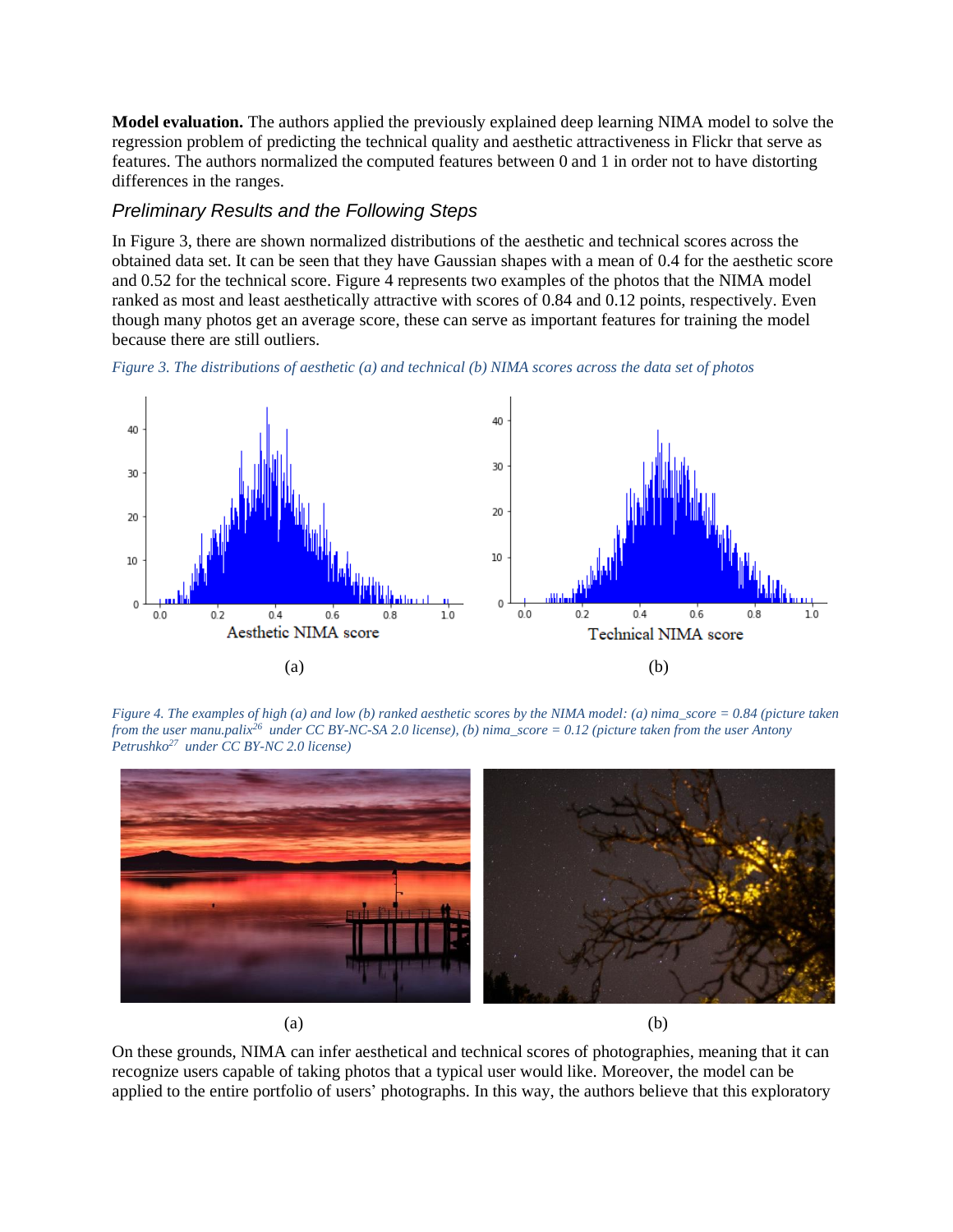analysis has proved that Flickr online photos can serve as a base to measure the photography capabilities of users. Additionally, computing the following features with Flickr API<sup>28</sup> would be beneficial to train the final ML model for evaluating photography quality:

- **Photography features.** These are the ones that can be extracted from the photos. This group of features includes the output of the NIMA model (aesthetic and technical scores), Exchangeable Image File Format (EXIF) data which is specific information stored as part of the file when a photo is captured using a digital camera such as camera settings and adjustments, date/time of capture or copyright ownership.
- **Crowdsourced features.** These involve information or opinions from a group of people who submit their data via the Internet. These features include the number of users who added the photo of the user to their favorites, the number of views the photo had; the number of the comments which were written, the number of groups in which the photo appeared, the difference between the upload date and the last update of the metadata.
- **User features.** These aim to gauge users' activity level who wrote the initial comment on Reddit. This group of features includes occupation, the number of following users, join date, a profile description, and the number of groups of which the user is a member.

The authors are of the opinion that the initial investigation already proves the potential that photo and video sharing platforms have to support finding professional photographers. It can be beneficial to understand the proportions and distinguish photography experts and amateurs in order to maintain well the groups of interest and reduce the amount of work of group administrators approving pictures in moderated groups. Moreover, it can be possible to detect sensitive and inappropriate content.

# **DISCUSSION**

The case studies presented have proved that digital media portals hold evidence of users' competencies and capabilities that are important in the 21st century. In this section, the researchers will question the underlying rationale why these platforms generate support for providing informal learning opportunities and enhancing the educational process. They will also explore different applications of the presented case studies.

### **Where Can Informal Learning Happen?**

Nowadays, Q&A websites and SNSs have gained much interest among people due to their support in solving different kinds of problems. Over the recent years, swift growth in the number of users of these networks has been tracked. Moreover, with the growth of information availability, Q&A websites provide users with a valuable platform for information sharing and searching where they can contribute and interact by posting questions and answers, commenting, and voting. On the other hand, a large part of the population uses SNSs, across which behaviors, motivations, and user profiles differ (Hellemans et al., 2020). These sites attract diverse groups of people who want to belong to a specific group, consume, and share information. The authors believe that precisely these types of platforms, Q&A portals, and SNSs, can provide opportunities for informal learning to happen. The authors elaborate on the potential reasons next.

First of all, both Q&A websites and SNSs are widely used by many people every day. It is a reality of the 21st century that most people have become very dependent on their smartphones. Indeed, this fact can be seen negatively in certain aspects. However, here the authors want to focus on the potential affordances that this online activity can have, for example, in the context of learning and education. Secondly, the users are creating and consuming a lot of content. Evidently, it is the responsibility of every individual what content to get and produce, therefore requiring to filter out low-quality content or misinformation appropriately. However, there is no doubt that recently, many forums emerged that could be beneficial for learning, and the number of people that learn online keeps growing and growing. Finally, it is also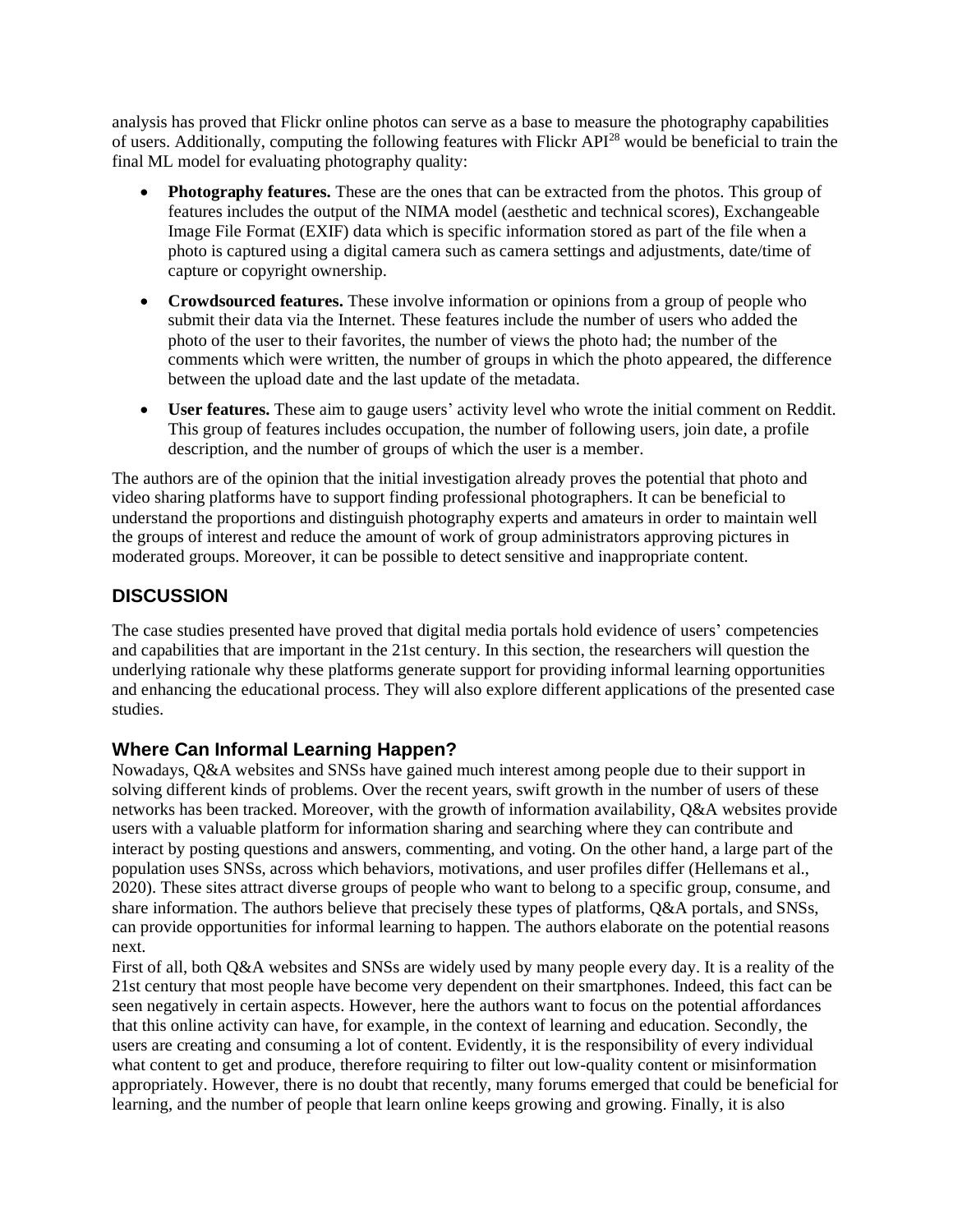important to mention that Q&A portals and SNSs keep their users motivated to maintain an engaging atmosphere. This fact can be decisive for choosing informal learning opportunities.

#### **Practical Applications**

The authors are of the opinion that the case studies that they exemplified in this chapter can have various applications across several domains.

Firstly, the results presented above can be used as part of the hiring processes of companies. It is not a secret to anybody that from a long time ago, recruiters have been utilizing information online about the candidate as part of the screening process, not only by monitoring the behavior of the potential candidates across professional social networks like LinkedIn but also in other SNSs. There are several motivating reasons why employment services prefer online screening methods over traditional methods. Firstly, nowadays, it seems like a natural impulse to investigate more about the prospective candidates' online identity insights that could reflect some work qualities not presented in the resume. Moreover, online monitoring is cost-effective, does not require much time, and foresees easy data processing (Quarterly, 2013). That being in the case, a company could benefit from employing an expert who has proved to be active online in career-related portals by showing interest in getting or providing feedback to colleagues or displaying other necessary dynamic capabilities that exhibit the person's potential. Above all, sociotechnological environments are able to contextualize the capabilities and efforts of users empowering prospective employers to avail themselves of vast amounts of intentionally and inadvertently disclosed applicant information (Karriker, J. H., & Hartman, 2018). However, job hunters should not be deceptive in advancing their social media employment profiles; instead, they should build their resumes matching the job offers and be cognizant of the influences of their contextual information reflecting their potential (Karriker, J. H., & Hartman, 2018).

On the other hand, the performed case studies can be used as a part of formative assessment, providing ongoing feedback to teachers to improve their teaching and to students to boost their self-awareness. This can help enhance their learning process by recognizing their strengths and weaknesses in order for learners to put the focus on areas that require more consideration and for instructors to identify the tangled topics and address the problems immediately. Formative assessment typically involves qualitative feedback focused on the details of the students' work, performance, and actions under students' control, rather than on the students themselves. It is vital that high-quality, consistent, and timely feedback is sufficient in frequency and detail in order to provide the foundations for learner autonomy and a framework for high achievement.

Content sharing and consumption portals facilitate a kind of collaborative learning and peer feedback where equal status users, namely peers, provide opinions and critiques on other users' submissions by giving upvotes and writing comments. Peer feedback has proved to be beneficial for student learning, including enhanced knowledge of the subject matter, feedback from a range of sources, constructive reflection, attention to detail, critical analysis, critical thinking, and improved quality of work area (C. Jacoby et al., 2014). To this extent, this kind of feedback can provide users with more informal learning opportunities.

Finally, the results that the researchers provided can contribute to the literature on self-regulated learning, influencing self-efficacy, motivation, and effort towards academic success. It is crucial because selfregulated learners are able to meet the demands of many situations, including academic tasks, by actively controlling their active, goal-directed, self-controlled behavior, motivation, affect, time, and cognition. Self-regulated learners view the acquisition of skills as a systematic and controllable process, and they take greater responsibility for their achievement outcomes. Self-regulation reflects the idea of being able to develop knowledge, skills, and attitudes that can be transferred from one learning context to another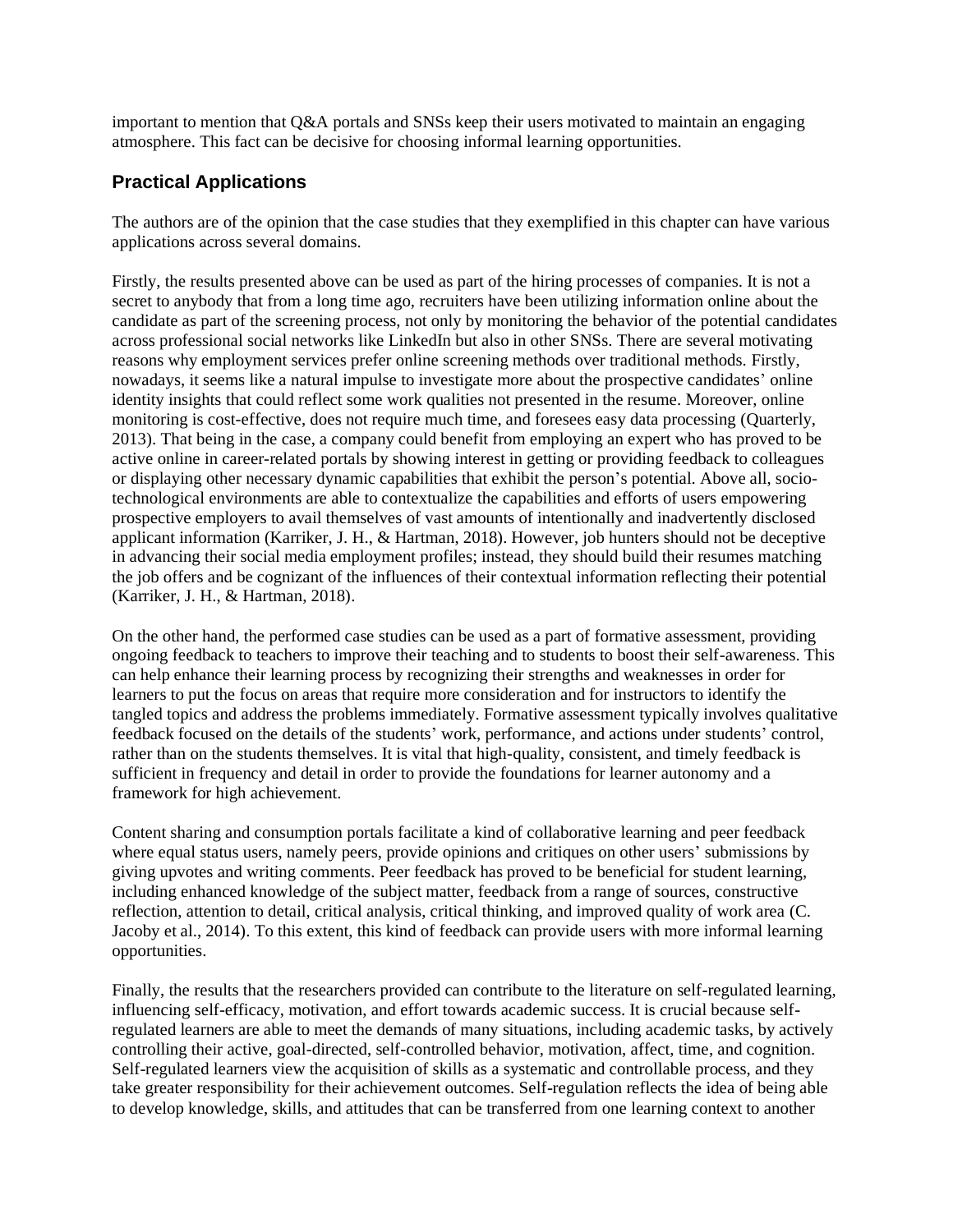(Pintrich, 1995). Along these lines, self-regulated learners solve educational tasks with confidence, diligence, and resourcefulness; moreover, they are aware when they know a fact or possess a skill and when they do not. On top of that, when they encounter obstacles such as poor study conditions, confusing teachers, or abstruse textbooks, they find a way to succeed (Zimmerman, 1990). The good side is that students can learn to self-regulate regardless of age, gender, ethnic background, actual ability level, prior knowledge, or motivation. Therefore, the case studies presented in this chapter hold the potential to be used for developing self-regulation.

# **CONCLUSION**

Social media and content sharing and consumption portals are now so integrated into people's daily life that many possibilities have emerged for online learning across them. In this chapter, the authors discussed the characteristics of these online platforms and the reasons why informal learning is happening precisely across them. Moreover, the researchers presented two case studies, one focused on detecting data science experts across the Reddit community by examining comments of the respective subreddit thread and another one measuring the photography capabilities of Flickr users. The presented results proved that it is possible to identify experts in specific fields by analyzing users' open online traces. Moreover, these approaches can serve as a base to replicate these methodologies to infer other competencies and capabilities across online portals.

The authors believe that there are several promising applications of the case studies presented in this chapter, including the implementation of these models as part of the hiring processes to improve candidate selection, their application in the educational context of formative assessment, and to improve the self-regulated learning capacities of students to obtain higher performance and motivation. Also, there is no doubt that the last years' experience has proved that there is a need to reform the formal education approaches. In this way, the official syllabus of the courses must include and adopt diverse teaching strategies, for example, by making use of various online teaching platforms, promoting informal and selfregulated learning. With this in mind, teachers, learners, and education stakeholders, in general, will be better prepared for the times of crisis and the need for new competencies required to function in the 21st century successfully.

### **ACKNOWLEDGMENT**

Blinded for review.

### **REFERENCES**

- C. Jacoby, J., Heugh, S., Bax, C., & Branford-White, C. (2014). Enhancing learning through formative assessment. *Innovations in Education and Teaching International*, *51*(1), 72–83. https://doi.org/10.1080/14703297.2013.771970
- Carter, R. A., Rice, M., Yang, S., & Jackson, H. A. (2020). Self-regulated learning in online learning environments: strategies for remote learning. *Information and Learning Science*, *121*(5–6), 311–319. https://doi.org/10.1108/ILS-04-2020-0114
- Coleman, M., & Liau, T. L. (1975). A computer readability formula designed for machine scoring. *Journal of Applied Psychology*, *60*(2), 283–284. https://doi.org/10.1037/h0076540
- Dhar, B. V. (2013). Dhar\_Data\_Science\_Prediction. *Communications of the ACM*, *56*(12), 64– 73.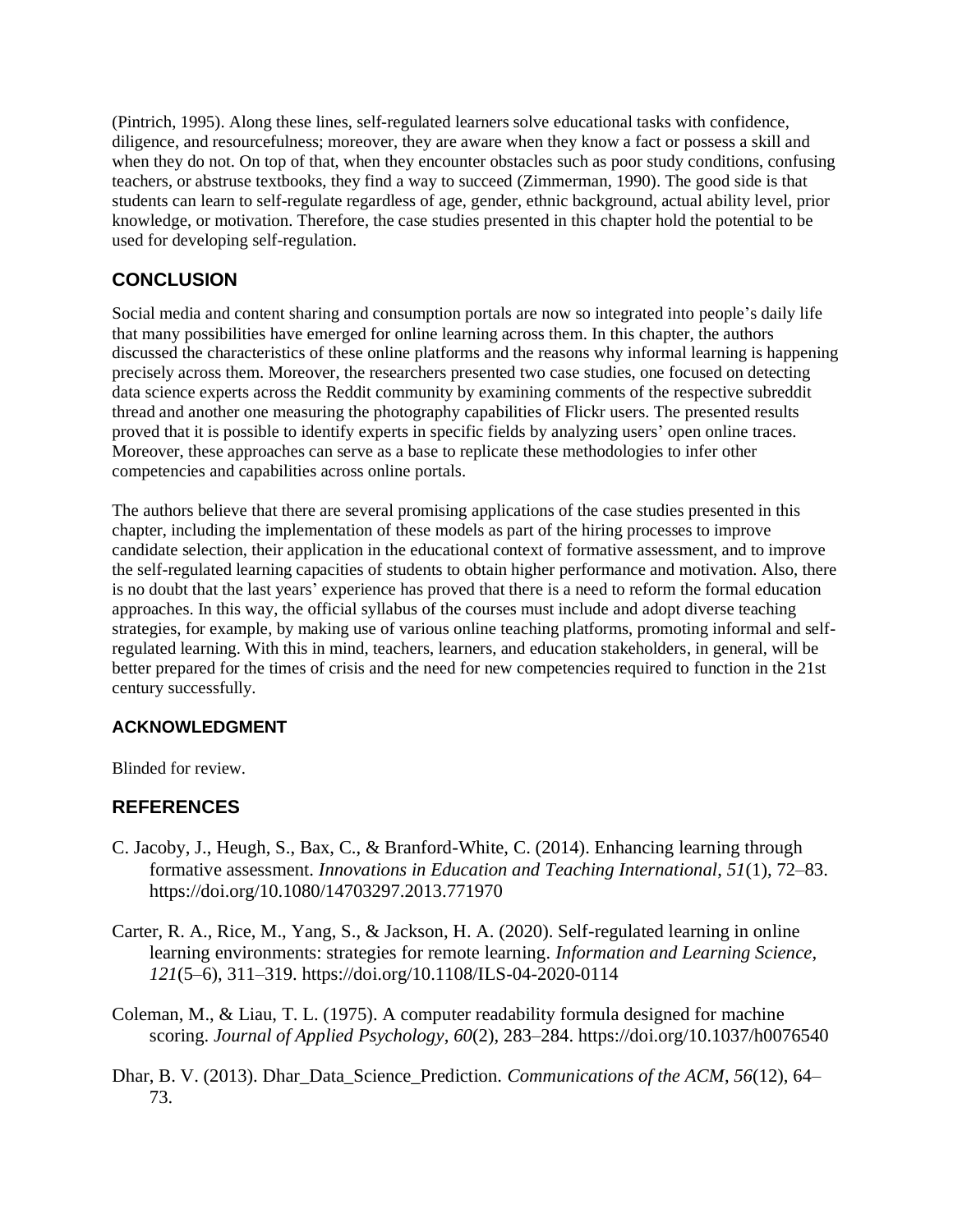- Edgar, D., & Jeanne, S. C. (1948). A Formula for Predicting Readability. *Educational Research Bulletin*, *27*(1), 11-20+28. https://www.jstor.org/stable/1473669
- Farrugia, L., Lauri, M. A., Borg, J., & O'Neill, B. (2019). Have You Asked for It? An Exploratory Study About Maltese Adolescents' Use of Ask.fm. *Journal of Adolescent Research*, *34*(6), 738–756. https://doi.org/10.1177/0743558418775365
- Gobert, J. D., Sao Pedro, M., Raziuddin, J., & Baker, R. S. (2013). From Log Files to Assessment Metrics: Measuring Students' Science Inquiry Skills Using Educational Data Mining. *Journal of the Learning Sciences*, *22*(4), 521–563. https://doi.org/10.1080/10508406.2013.837391
- Gyongyi, Z., Koutrika, G., & Pedersen, J. (2008). Questioning yahoo! answers. *Www2008*. http://ilpubs.stanford.edu:8090/819
- Hellemans, J., Willems, K., & Brengman, M. (2020). *Daily Active Users of Social Network Sites: Facebook, Twitter, and Instagram-Use Compared to General Social Network Site Use*. *1*, 194–202. https://doi.org/10.1007/978-3-030-47595-6\_24
- Karriker, J. H., & Hartman, N. S. (2018). Social Media and Dynamic Capabilities: Mining Millennial Resources. *Journal of Organizational Psychology; West Palm Beach Tomo 18, N.<sup>o</sup> 4*, 43–56.
- Krizhevsky, A., Sutskever, I., & Hinton, G. E. (2012). ImageNet Classification with Deep Convolutional Neural Networks. *Communications of the ACM*, *60*(6), 84–90.
- Lu, X., Lin, Z., Yang, J., & Wang, J. Z. (2014). RAPID : Rating Pictorial Aesthetics using Deep Learning ∗ Categories and Subject Descriptors. *ACM Multimedia*, 457–466.
- McCarthy, J. (2017). Enhancing feedback in higher education: Students' attitudes towards online and in-class formative assessment feedback models. *Active Learning in Higher Education*, *18*(2), 127–141. https://doi.org/10.1177/1469787417707615
- Ovadia, S. (2011). Internet connection quora.com: Another place for users to ask questions. *Behavioral and Social Sciences Librarian*, *30*(3), 176–180. https://doi.org/10.1080/01639269.2011.591279
- Packiam, T., & Geoffrey, R. (2012). The impact of engagement with social networking sites ( SNSs ) on cognitive skills. *Computers in Human Behavior*, *28*(5), 1748–1754. https://doi.org/10.1016/j.chb.2012.04.015
- Pal, A., Herdagdelen, A., Chatterji, S., Taank, S., & Chakrabarti, D. (2016). Discovery of Topical Authorities in Instagram Categories and Subject Descriptors. *Www*, 1203–1213.
- Pintrich, P. R. (1995). Understanding Self-Regulated Learning What Is Self-Regulated Learning? *New Directions for Teaching and Learning*, *63*, 3–12.

Quarterly, B. S. (2013). Social Networking Sites and Hiring: How Social Media Profiles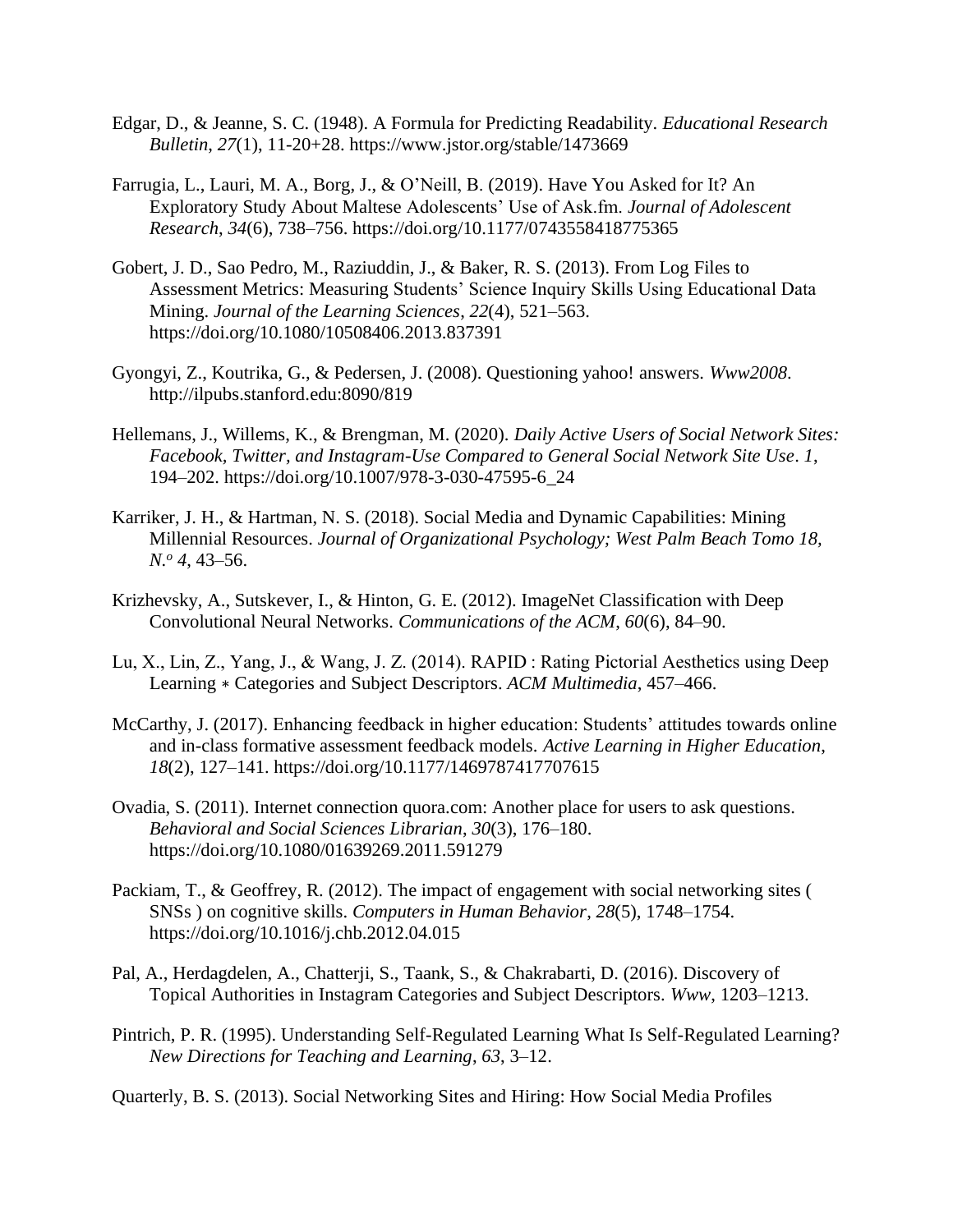Influence Hiring Decisions Sara Sameen (Assistant Professor Human Resource, FAST-NUCES) and Samia Cornelius (Lecturer Marketing, FAST-NUCES). *Journal of Business Studies Quarterly*, *7*(1), 27–35.

- Rahayuningsih, H., & Yuniarti, K. W. (2017). Balancing Development and Sustainability in Tourism Destinations. *Balancing Development and Sustainability in Tourism Destinations*. https://doi.org/10.1007/978-981-10-1718-6
- Raj, N., Dey, L., & Gaonkar, B. (2011). Expertise prediction for social network platforms to encourage knowledge sharing. *Proceedings - 2011 IEEE/WIC/ACM International Conference on Web Intelligence, WI 2011*, *1*(September), 380–383. https://doi.org/10.1109/WI-IAT.2011.93
- Saltz, J. S., Shamshurin, I., & Crowston, K. (2017). Comparing data science project management methodologies via a controlled experiment. *Proceedings of the Annual Hawaii International Conference on System Sciences*, *2017*-*Janua*, 1013–1022. https://doi.org/10.24251/hicss.2017.120
- Shih, R. (2012). Can Web 2.0 technology assist college students inlearning English writing? Integrating Facebookand peer assessment with blended learning. *Australasian Journal OfEducational Technology*, *37*(2), 36–39.
- Spache, G. (1953). A New Readability Formula for Primary-Grade Reading Materials. *The Elementary School Journal*, *53*(7), 410–413. https://doi.org/10.1086/458513
- Strukova, S., Ruipérez-Valiente, J. A., & Mármol, F. G. (2022). A Survey on Data-Driven Evaluation of Competencies and Capabilities across Multimedia Environments (in press). *International Journal of Interactive Multimedia & Artificial Intelligence*.
- Talebi, H., & Milanfar, P. (2018). NIMA: Neural Image Assessment. *IEEE Transactions on Image Processing*, *27*(8), 3998–4011. https://doi.org/10.1109/TIP.2018.2831899
- Ulla, M. B., & Perales, W. F. (2021). Facebook as an integrated online learning support application during the COVID19 pandemic: Thai university students' experiences and perspectives. *Heliyon*, *7*(11), e08317. https://doi.org/10.1016/j.heliyon.2021.e08317
- UNESCO. (2021). *Education: From disruption to recovery*. https://en.unesco.org/covid19/educationresponse
- Vesselinov, R., & Grego, J. (2012). Duolingo Effectiveness Study. *City University of New York, USA*, *28*(December 2012), 1–25.
- Wang, G., Gill, K., Mohanlal, M., Zheng, H., & Zhao, B. Y. (2013). *Wisdom in the social crowd*. *August 2015*, 1341–1352. https://doi.org/10.1145/2488388.2488506
- Yan, X., Yang, J., Obukhov, M., Zhu, L., Bai, J., Wu, S., & He, Q. (2019). Social skill validation at LinkedIn. *Proceedings of the ACM SIGKDD International Conference on Knowledge Discovery and Data Mining*, 2943–2951. https://doi.org/10.1145/3292500.3330752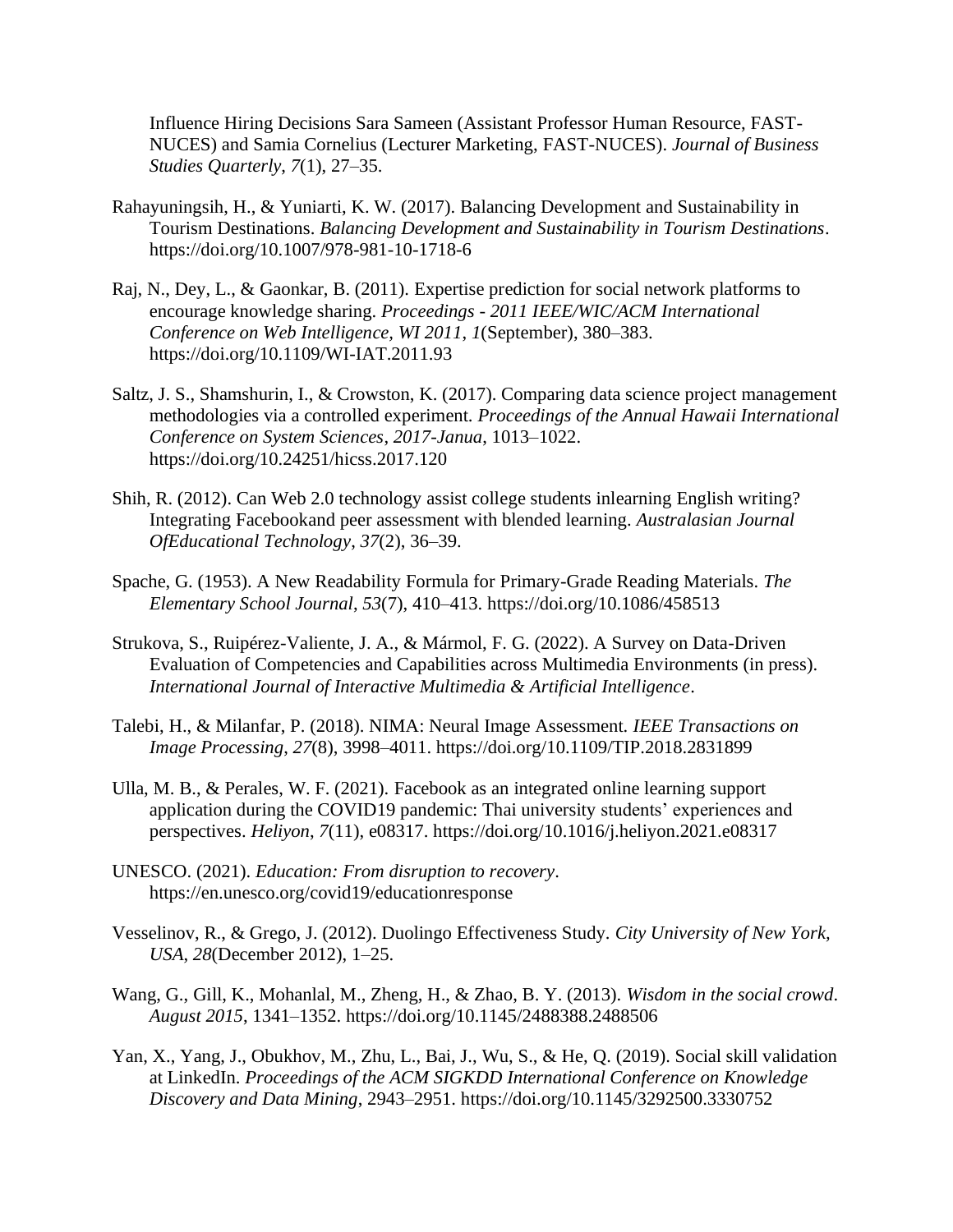- Zhao, Q. (2017). Summary of Commercial Photography Skills in the Context of Visual Communication. *DEStech Transactions on Social Science, Education and Human Science*, *ssme*, 102–107. https://doi.org/10.12783/dtssehs/ssme2017/12939
- Zimmerman, B. J. (1990). Self-Regulated Learning and Academic Achievement: An Overview. *Educational Psychologist*, *25*(1), 3–17. https://doi.org/10.1207/s15326985ep2501\_2

## **ADDITIONAL READING**

Durães, D., Toala, R., Gonçalves, F., & Novais, P. (2019). Intelligent tutoring system to improve learning outcomes. AI Communications, 32(3), 161-174.

Gomez-Uribe, C. A., & Hunt, N. (2015). The netflix recommender system: Algorithms, business value, and innovation. ACM Transactions on Management Information Systems (TMIS), 6(4), 1- 19.

Patil, S., & Lee, K. (2016). Detecting experts on Quora: by their activity, quality of answers, linguistic characteristics and temporal behaviors. Social network analysis and mining, 6(1), 5.

Pham, P., & Wang, J. (2015, June). AttentiveLearner: improving mobile MOOC learning via implicit heart rate tracking. In International conference on artificial intelligence in education (pp. 367-376). Springer, Cham.

Raikos, A., & Waidyasekara, P. (2014). How useful is YouTube in learning heart anatomy?. Anatomical sciences education, 7(1), 12-18.

Strukova, S., Ruipérez-Valiente, J. A., & Mármol, F. G. (2021, September). Data-Driven Performance Prediction in a Geometry Game Environment. In Proceedings of the Conference on Information Technology for Social Good (pp. 283-288).

Wong, M. M., & Csikszentmihalyi, M. (1991). Motivation and academic achievement: The effects of personality traits and the duality of experience. Journal of Personality, 59(3), 539-574.

Yin, C., Okubo, F., Shimada, A., Oi, M., Hirokawa, S., & Ogata, H. (2015, November). Identifying and analyzing the learning behaviors of students using e-books. In Proceedings of the 23rd International Conference on Computers in Education (pp. 118-120). Hangzhou, China: Asia-Pacific Society for Computers in Education.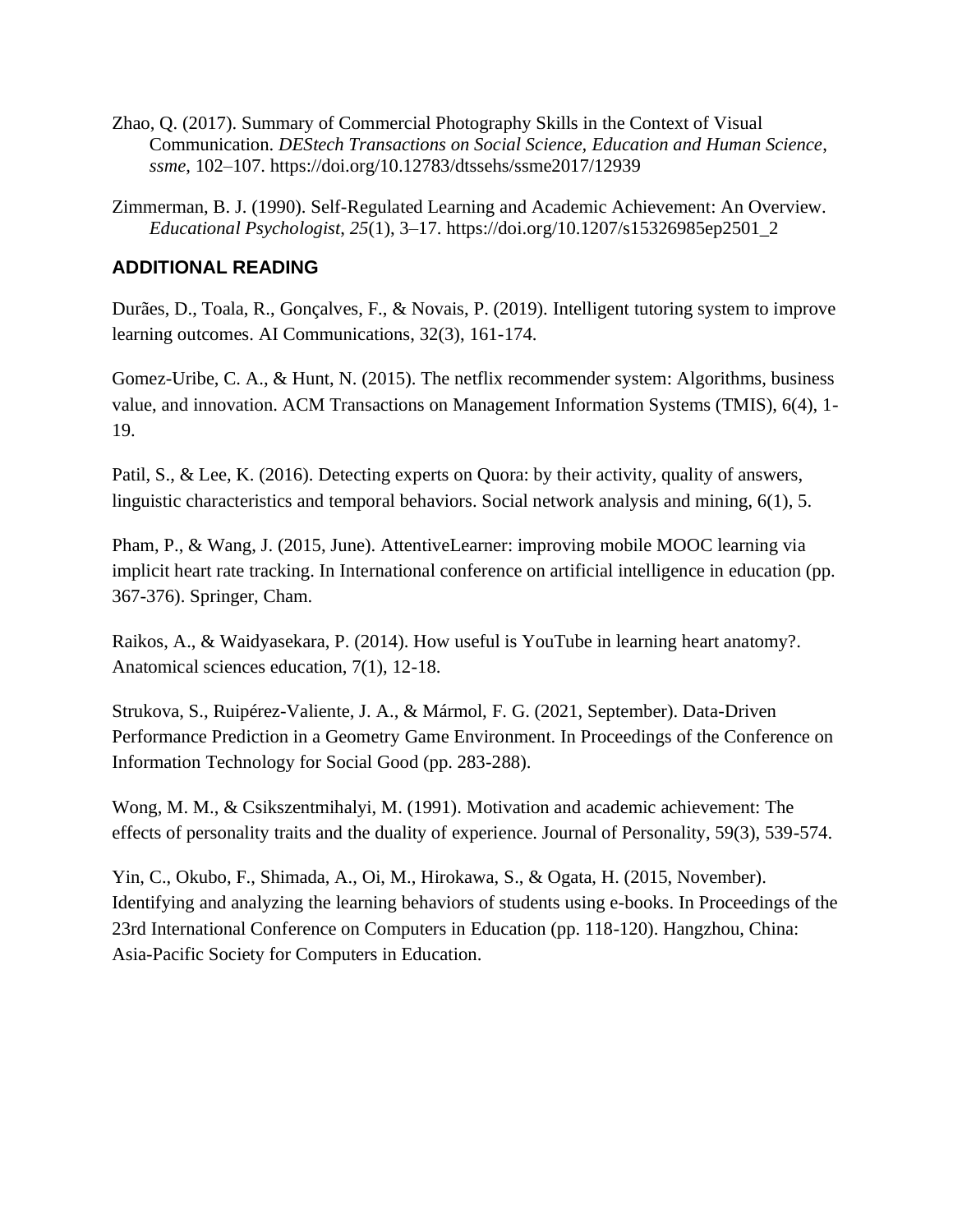# **KEY TERMS AND DEFINITIONS**

**Application Programming Interface (API):** A set of functions that allows building and integrating applications' software.

**Data Science:** An interdisciplinary field whose objective is to extract and interpret knowledge and insights using scientific methods, processes, algorithms, and systems.

**Formative Assessment:** A wide variety of methods that teachers use to evaluate students' comprehension, learning needs, and academic progress during an educational process.

**Informal Learning:** Learning happening outside of a structured, formal classroom environment.

**Information Retrieval:** An automatic process, methods, and procedures of searching and obtaining data that are relevant to an information need.

**Machine Learning (ML):** A branch of computer science that uses data and specific algorithms to imitate how humans think and learn.

**Self-regulated Learning:** the ability of individuals to understand and control their learning environment.

# **ENDNOTES**

- <sup>1</sup> https://moodle.org/
- <sup>2</sup> https://www.sakailms.org/
- <sup>3</sup> https://www.facebook.com/
- <sup>4</sup> https://www.flickr.com/
- <sup>5</sup> https://www.reddit.com/
- <sup>6</sup> https://www.pinterest.com/
- <sup>7</sup> https://www.youtube.com/
- <sup>8</sup> https://www.tripadvisor.com/ForumHome/
- <sup>9</sup> https://www.ft.com/
- <sup>10</sup> https://twitter.com/
- <sup>11</sup> https://www.instagram.com/
- <sup>12</sup> https://www.wikipedia.org/
- <sup>13</sup> https://www.duolingo.com/
- <sup>14</sup> https://www.linkedin.com/
- <sup>15</sup> https://www.answers.com/
- $16$  https://ask.fm/
- <sup>17</sup> https://www.quora.com/
- <sup>18</sup> https://stackoverflow.com/
- <sup>19</sup> https://answers.yahoo.com/
- <sup>20</sup> https://help.yahoo.com/kb/SLN35642.html
- <sup>21</sup> https://www.reddit.com/dev/api/
- <sup>22</sup> https://github.com/praw-dev/praw/
- $23 \text{ https://500px.com}$
- $^{24}$  https://1x.com/